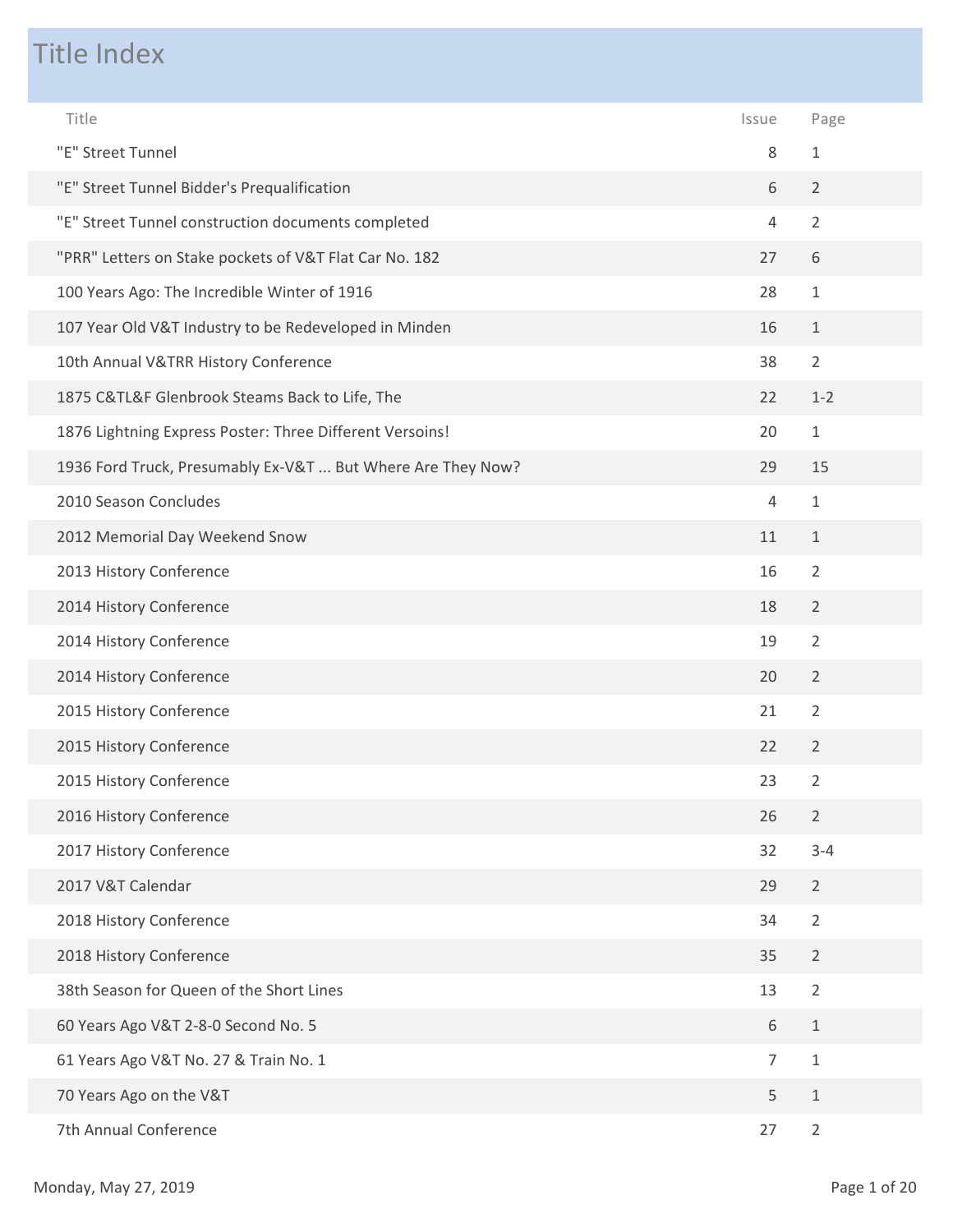| Title                                                                                          | Issue          | Page           |  |
|------------------------------------------------------------------------------------------------|----------------|----------------|--|
| 8th Annual V&T History Conference                                                              | 29             | $\overline{2}$ |  |
| 8th Annual V&T History Conference                                                              | 31             | $\overline{2}$ |  |
| 9th Annual V&T History Conference                                                              | 36             | $1, 3-4$       |  |
| A Conversation with Mrs. Samuel C. Bigelow                                                     | 17             | 6              |  |
| A Reminder                                                                                     | $\mathsf 9$    | $\overline{2}$ |  |
| Acetylene Locomotive Headlights                                                                | 27             | 6              |  |
| <b>Aerial Tramways</b>                                                                         | 22             | $\mathsf 9$    |  |
| Alexander M. Ardery: 50 Year V&T Vetetan                                                       | 36             | 13-14          |  |
| American Flat Documentary Released                                                             | 34             | $\overline{2}$ |  |
| American Flat Mill Website                                                                     | 24             | $1\,$          |  |
| An Appreciative 'Tip o' the Hat'                                                               | 26             | $\overline{2}$ |  |
| An Appreciative Tip of the Hat                                                                 | $\overline{7}$ | $\overline{2}$ |  |
| An Appreciative Tip of the Hat                                                                 | 15             | $\overline{2}$ |  |
| And Most of Them Wore Hats                                                                     | $\overline{7}$ | 8              |  |
| Annual Membership Renewals                                                                     | 21             | $\overline{2}$ |  |
| Annual Membership Renewals                                                                     | 36             | 16             |  |
| Annual Membeship Renewals                                                                      | 32             | $\overline{2}$ |  |
| <b>Annual Society Election</b>                                                                 | 27             | $\overline{2}$ |  |
| <b>Annual Society Elections</b>                                                                | 26             | $\overline{2}$ |  |
| <b>Annual Society Elections</b>                                                                | 31             | $\overline{2}$ |  |
| Annual V&TRRHS History Conference                                                              | 14             | $\overline{2}$ |  |
| Another New Inyo Image                                                                         | 3              | $\overline{2}$ |  |
| Another Shay on the V&T                                                                        | $\mathsf{3}$   | $\mathbf{1}$   |  |
| Automatic Bell ringer on Locomotive No. 4 Virginia                                             | 24             | $\overline{4}$ |  |
| Beebe & Clegg V&T Book Editions                                                                | 31             | 6              |  |
| Beebe and Clegg: Their Enduring Photographic Legacy                                            | 35             | $\overline{2}$ |  |
| BLM Recommends Razing Comstock Merger Mill on American Flat!                                   | 13             | $\mathbf{1}$   |  |
| Boiler Insulation change on V&T                                                                | 36             | 15             |  |
| Bonanza King: John Mackay and the Battle Over the Greatest Riches in the American<br>West, The | 35             | $\overline{2}$ |  |
| Brunswick Mill, Carson River, Mile Post 35.9                                                   | 23             | $5 - 8$        |  |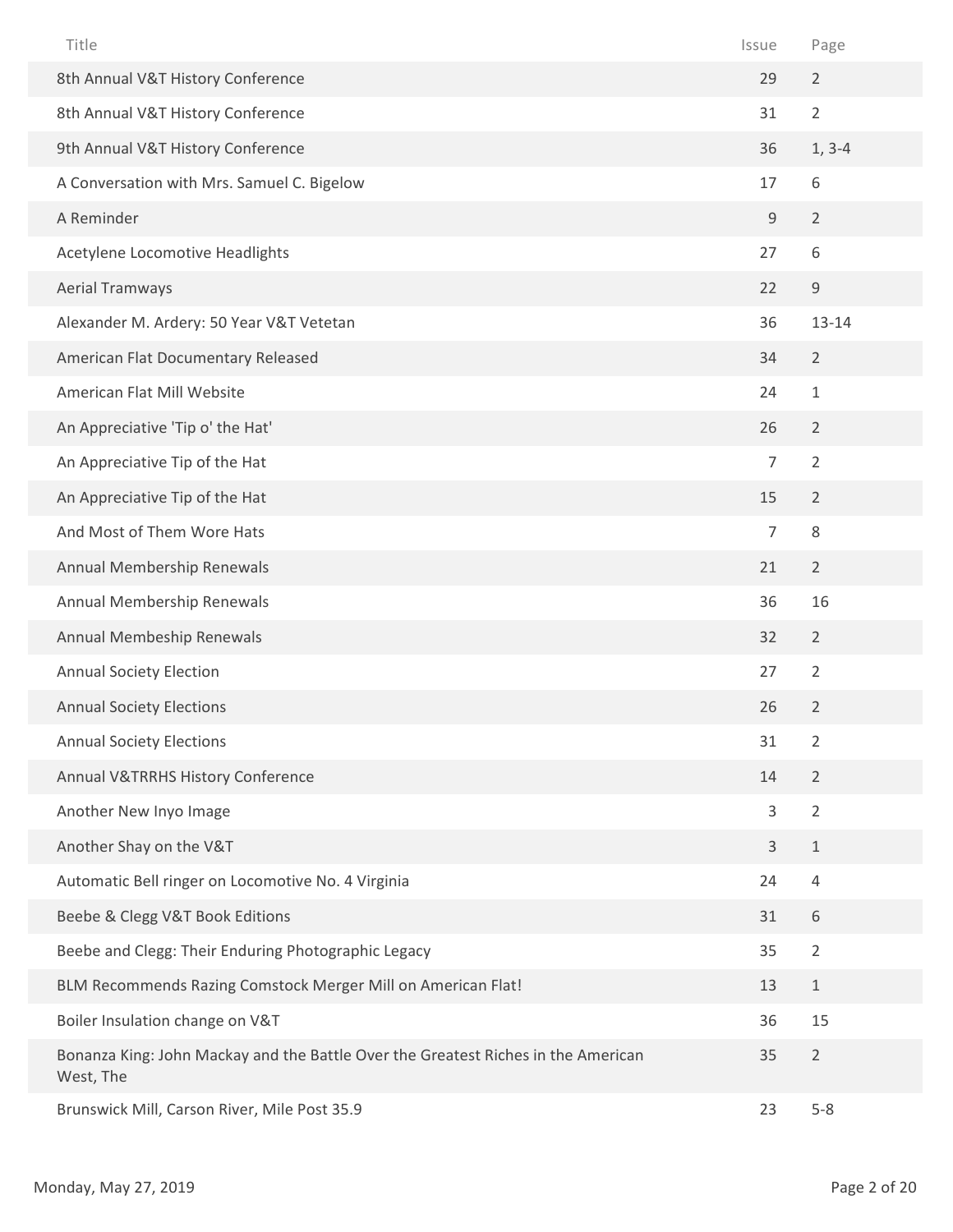| Title                                                        | Issue          | Page           |
|--------------------------------------------------------------|----------------|----------------|
| <b>Buying the Territorial Enterprise</b>                     | 21             | 11             |
| Buying the V&T Locomotives Wm. Sharon and W. C. Ralston      | 29             | $3 - 5$        |
| By-Gone 1949 Photo Opportunity No. 26                        | 17             | $\mathbf{1}$   |
| C&TL&F Glenbrook nears Completion in Carson City             | 18             | $\mathbf{1}$   |
| Caboose - Coach No. 7                                        | 31             | 5              |
| <b>Call for Presenters</b>                                   | 17             | $\overline{2}$ |
| Car Handling on the V&T - 1873                               | 30             | $5-6$          |
| Carson & Tahoe Lumber & Fluming Co.                          | $\mathbf 1$    | $3 - 4$        |
| Carson Box Factory                                           | $\overline{7}$ | 6              |
| Carson City Barn, Presumably Ex-V&T  But Where Are They Now? | 29             | 15             |
| Carson City Engine House Lighting                            | 35             | 12             |
| Carson City Enginehouse & Shops                              | 33             | $\overline{2}$ |
| Carson City Freight Depot                                    | 23             | $\mathsf 9$    |
| Carson City Oil House                                        | 28             | 6              |
| Carson City Opera House?                                     | 36             | 15             |
| Carson City Paint Shop                                       | 25             | 5              |
| Carson City Tin Shop                                         | 29             | 9              |
| Carson City Valuation Office, More Info                      | $\overline{2}$ | $\overline{2}$ |
| Carson City Water Tank                                       | 18             | 4              |
| Carson City, in a simpler time                               | 14             | $\mathbf 1$    |
| Casting Call: Recreating Promontory? Call the V&T!           | 37             | 1,16           |
| <b>Casting Resin Parts</b>                                   | 20             | 12             |
| Celebrating Reno's 150th                                     | 37             | 13             |
| Cerro Gordo in the News                                      | 35             | 11             |
| Changing the Guard: Railroad to Railway                      | 35             | 6              |
| Charles Butters Mill Tramway                                 | 20             | 11             |
| Clerestory Windows in the Julia Bulette                      | 20             | 11             |
| Combination Car No. 20, Interior                             | $\overline{7}$ | $\overline{7}$ |
| <b>Comstock Event Centers</b>                                | 22             | $\overline{2}$ |
| Comstock History Center's New Days                           | 21             | $\overline{2}$ |
| Comstock Merger Mill to Bite the Dust                        | 20             | $\overline{2}$ |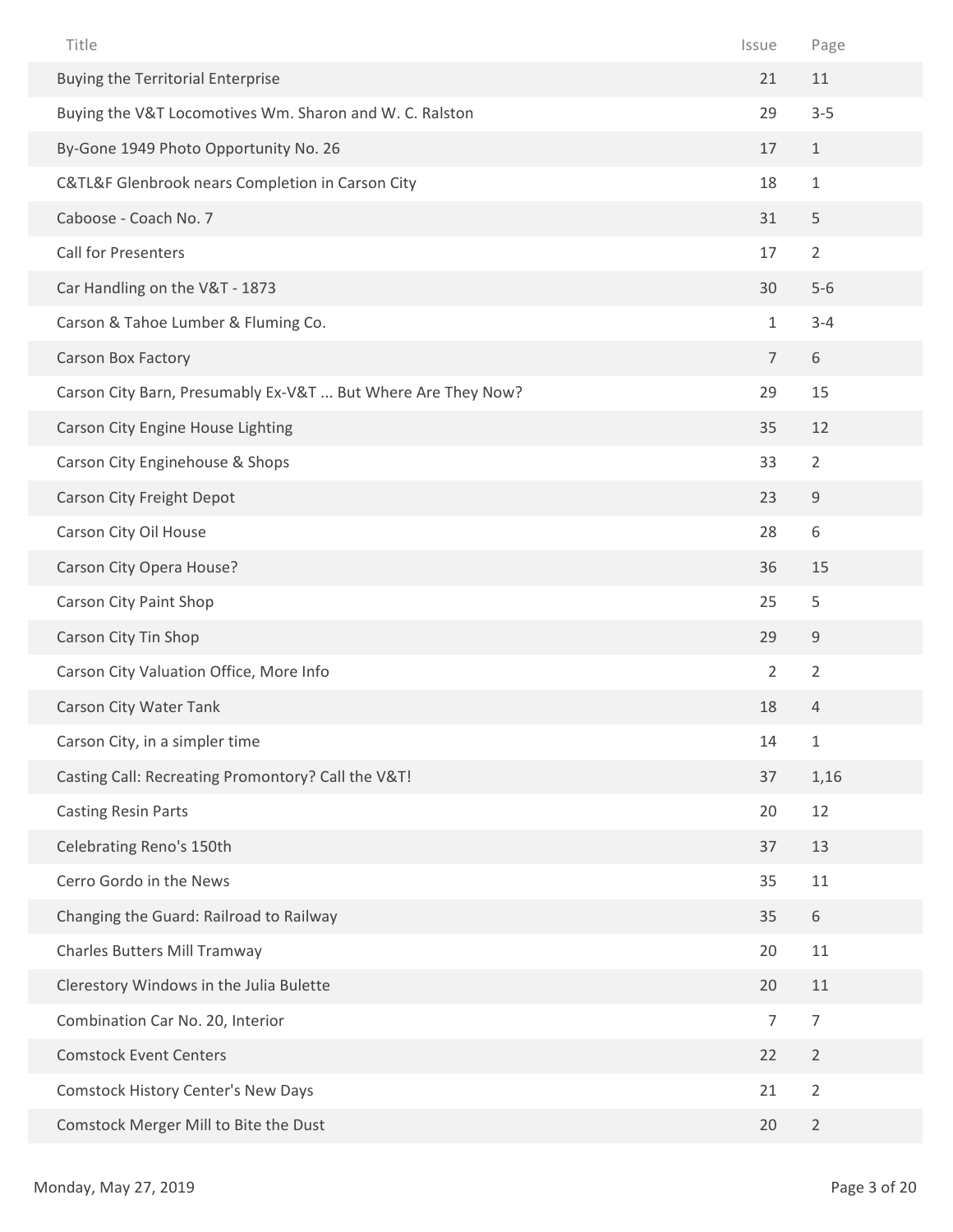| Title                                                | Issue          | Page           |
|------------------------------------------------------|----------------|----------------|
| <b>Comstock Mill on American Flat</b>                | 22             | $\overline{2}$ |
| Conductor's Check                                    | $\overline{4}$ | $\,8\,$        |
| <b>Conference Publications</b>                       | 16             | $\overline{2}$ |
| Crown Point at the Crown Point                       | 31             | $\overline{2}$ |
| <b>Crown Point Trestle</b>                           | 12             | 11             |
| Current Day Post Card Hunting, The Ophir Ore Dump    | 18             | 8              |
| Dan Thielen Returns to NSRM in Carson City           | 27             | $\overline{2}$ |
| Date Nails on the V&T                                | 28             | 15             |
| Day They Changed All the Trains, The                 | 21             | 10             |
| Dayton Depot Grant                                   | 29             | $\overline{2}$ |
| Dayton Depot Reappears                               | 33             | $\overline{2}$ |
| Death to United Comstock Merger Mill on America Flat | 14             | $\mathbf{1}$   |
| <b>Decorated V&amp;T Locomotives</b>                 | 5              | 5              |
| Depots of Mound House, The                           | 35             | $13 - 16$      |
| Difference between old and new Car-Siding Material   | 29             | 10             |
| Down on the Narrow Gauge                             | 24             | $\overline{2}$ |
| Down on the Narrow Gauge                             | 28             | $\overline{2}$ |
| Earliest V&T Locomotive photograph                   | 27             | 6              |
| Early Officials of the V&T: Who Are These Men?       | 11             | $6 - 7$        |
| Early Rail Lenghts on V&T                            | 25             | 11             |
| Edwards motor car delivered to V&TRR                 | 5              | $\overline{2}$ |
| <b>Edwards Motorcar Restoration Underway</b>         | $\,$ 6 $\,$    | $\overline{2}$ |
| Electric lights, V&T Locomotives & Cars              | 15             | $\overline{7}$ |
| Empire vs. Empire City community name                | 22             | $9\,$          |
| <b>Employee Hospital Dues</b>                        | 21             | 12             |
| <b>Enclosed Water Tank Floors</b>                    | 14             | $\overline{7}$ |
| End of the Line - A. S. Harvey                       | 14             | $\overline{2}$ |
| End of the Line - Ardelle Gray                       | 28             | $\overline{2}$ |
| End of the Line - Calvin Charles Tinkham             | 38             | $\overline{2}$ |
| End of the Line - Douglas B. Morgan                  | 31             | $\overline{2}$ |
| End of the Line - Dr Steve Cram                      | 25             | $\overline{2}$ |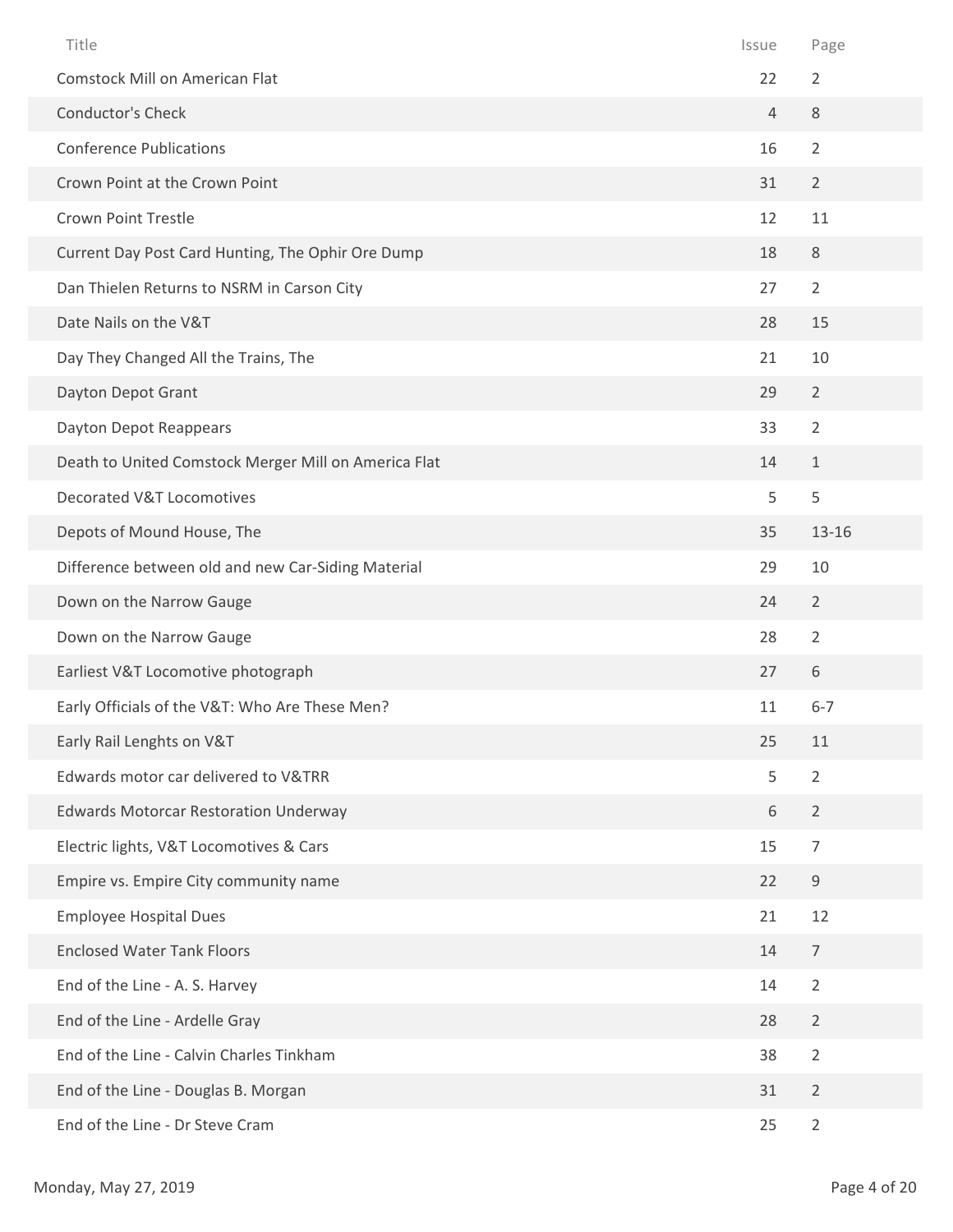| Title                                                    | Issue | Page           |
|----------------------------------------------------------|-------|----------------|
| End of the Line - F. L. Slater, Jr.                      | 10    | $\overline{2}$ |
| End of the Line - J. A. Zalac                            | 9     | $\overline{2}$ |
| End of the Line - J. C. Dunn                             | 14    | $\overline{2}$ |
| End of the Line - J. G. Poulton                          | 14    | $\overline{2}$ |
| End of the Line - J. R. Ayres                            | 15    | $\overline{2}$ |
| End of the Line - John J. Muzio Jr.                      | 32    | $\overline{2}$ |
| End of the Line - John R. Gibson                         | 21    | $\overline{2}$ |
| End of the Line - Karl R. Koening                        | 26    | $\overline{2}$ |
| End of the Line - Mrs. John R. (Margie) Gibson           | 24    | $\overline{2}$ |
| End of the Line - Olof C. Malmquist                      | 25    | $\overline{2}$ |
| End of the Line - P. A. Larquier                         | 15    | $\overline{2}$ |
| End of the Line - R. Engels                              | 11    | $\overline{2}$ |
| End of the Line - Robert Dean Wood                       | 38    | $\overline{2}$ |
| End of the Line - Ronald G. Steiner                      | 18    | $\overline{2}$ |
| End of the Line - Russell Tanner                         | 26    | $\overline{2}$ |
| End of the Line: Arthur L. Lloyd                         | 30    | 12             |
| End of the Line: Burton Y. Anderson                      | 34    | $\overline{2}$ |
| End of the Line: Diana Kathleen Draper (Mrs. Clark Nary) | 33    | $\overline{2}$ |
| End of the Line: Douglas C. Richter                      | 30    | 12             |
| End of the Line: Howland Foster                          | 36    | $\overline{2}$ |
| End of the Line: Janes Bradford Vail III                 | 33    | $\overline{2}$ |
| End of the Line: John R. Snell                           | 34    | $\overline{2}$ |
| End of the Line: Klaus A. Brandt                         | 34    | $\overline{2}$ |
| End of the Line: Marguerite Coony "Margie" Datin         | 34    | $\overline{2}$ |
| End of the Line: Phillip Irving Earl                     | 37    | $\overline{2}$ |
| End of the Line: Phillips C. Kauke                       | 30    | 12             |
| Eureka Mill, Carson River, Mile Post 39.1                | 28    | $11 - 14$      |
| Eureka Mill, Carson River, Mile Post 39.1                | 29    | $11 - 14$      |
| Existing Equipment- Longest Service on V&T               | 20    | 11             |
| Express No. 1 and Mail & Baggage No. 2                   | 14    | $\overline{4}$ |
| <b>Facilities at Bowers?</b>                             | 13    | 8              |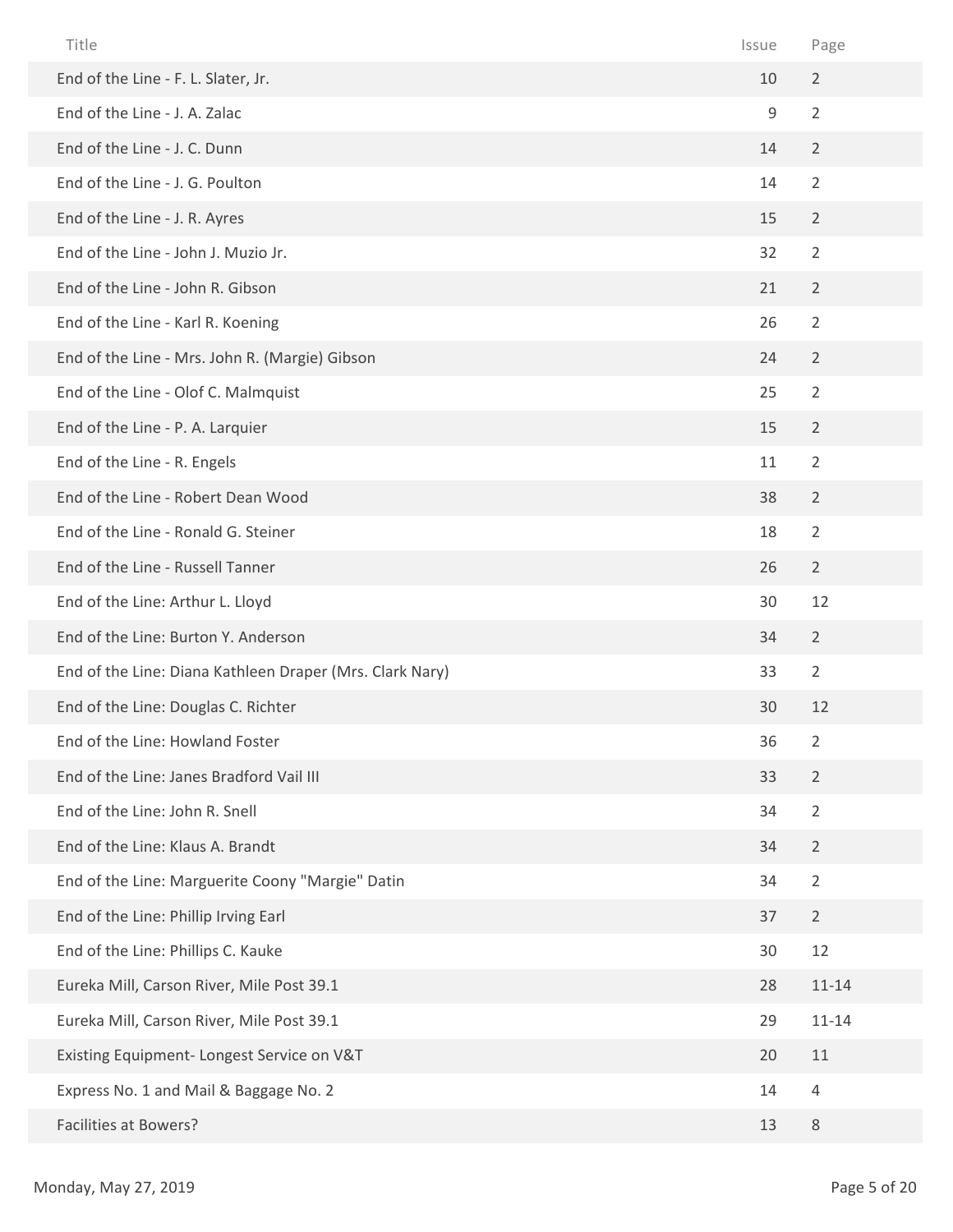| Title                                                            | Issue          | Page             |
|------------------------------------------------------------------|----------------|------------------|
| Fall 2017 Membership Directory                                   | 32             | $\overline{2}$   |
| Fanily Portrait at the Nevada State Railroad Museum              | 35             | $\,1\,$          |
| Fifth Annual History Conference                                  | 20             | 3                |
| Fifty-five Years Ago, Hollywood's V&T Equipment Was Still in Use | 30             | $\mathbf{1}$     |
| Fight of the Century: the 1897 Corbett-Fitzsimmons Fight         | 31             | $9 - 12$         |
| Fire Burns through Historic Franktown                            | 28             | 16               |
| Fire in the Canyon                                               | 10             | $\mathbf{1}$     |
| First V&T History Conference - A Resounding Success!             | $\overline{4}$ | $\overline{2}$   |
| For V&T Modelers                                                 | 6              | $\overline{2}$   |
| Forth Annual V&TRRHS History Conference                          | 15             | $\overline{2}$   |
| Forthcoming Talk                                                 | 37             | $\overline{2}$   |
| Fourth Annual History Conference                                 | 16             | $\mathsf{3}$     |
| Framed Notices in Passenger Cars                                 | 15             | $\overline{7}$   |
| Frank L. Currier V&T Presentation Lantern                        | 35             | 10               |
| Franktown Water Tank                                             | 13             | 5                |
| Fredrick House, Virginia City                                    | 37             | 12               |
| Fredrick House, Virginia City                                    | 37             | $9 - 11$         |
| Freight Train Speeds                                             | 22             | $\mathsf 9$      |
| From the Archives of the NWP Hstorical Society                   | 28             | $1\,$            |
| From the Editor                                                  | 21             | $\overline{2}$   |
| Genoa Stretches Her Legs                                         | 14             | 8                |
| Gibson Collection of V&T Models Donated to NSRM in Carson City   | 25             | $\mathbf{1}$     |
| Glenn Erickson's V&T O-Gauge Models                              | 10             | $\overline{2}$   |
| Gold Hill Depot Project                                          | 21             | $\overline{2}$   |
| Gold Hill Depot Project                                          | 25             | $\overline{2}$   |
| Gold Hill Taking Shape in West Virginia                          | 33             | 16               |
| Gold Hill's Central School, 1875-1940                            | 36             | $11 - 12$        |
| Ground throw switches in Virginia City Yard                      | 5              | $\,$ 6 $\,$      |
| H. M. Yerington: Mines, Mills and Railroads                      | 29             | $\overline{2}$   |
| Head light styles or manufacturer                                | $\mathsf 9$    | $\boldsymbol{7}$ |
| Heating Carson City Enginehouse                                  | 31             | 6                |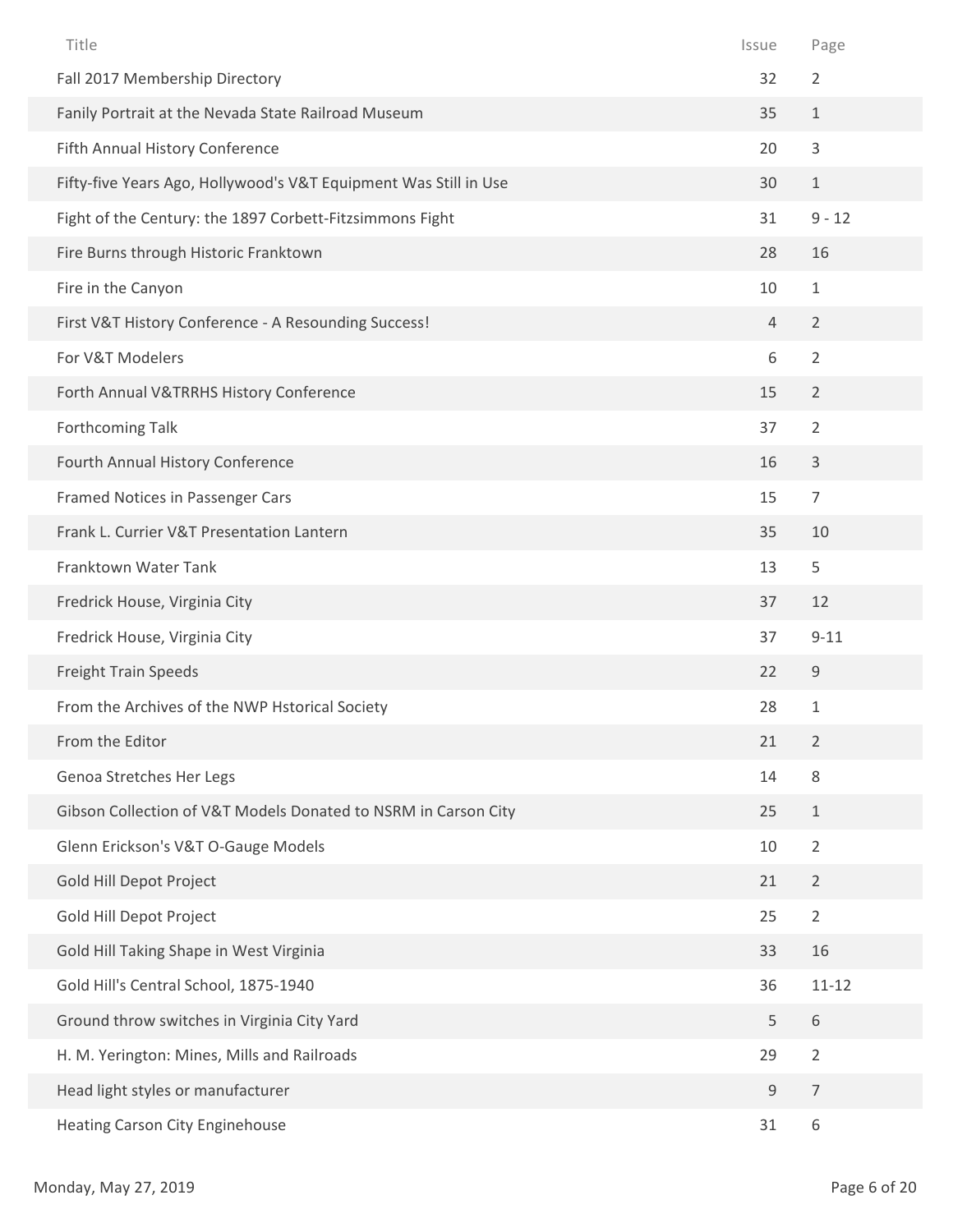| Title                                                     | Issue          | Page           |
|-----------------------------------------------------------|----------------|----------------|
| Henry Yerington: Mines, Mills and Railroads               | 28             | $\overline{2}$ |
| Historic Piper's Opera House                              | 32             | 13-14          |
| Hollywood's Railroads, Volume Two: Sierra Railroad        | 34             | $\overline{2}$ |
| Hopes Dashed for Extension into Carson City               | 28             | $\overline{2}$ |
| Hot off the Presses                                       | 10             | $\overline{2}$ |
| Houses of Mound House                                     | 17             | 8              |
| How many different ore cars?                              | 28             | 15             |
| Hungery?                                                  | 14             | $\,8\,$        |
| I. S. No 30: V&T Carson City Iron Breaker Tower           | 30             | $\mathbf{3}$   |
| I. S. No 31: V&T Caboose-Coach No. 7                      | 31             | $3 - 5$        |
| I. S. No 32: V&T MW Cook & Dining Car No. 8               | 32             | $5 - 7$        |
| I. S. No 33: V&T Combination No. 16                       | 33             | $3 - 6$        |
| I. S. No 34: V&T Combination No. 15                       | 34             | $3 - 6$        |
| I. S. No, 29: V&T Carson City Tin Shop, 1916              | 29             | $7 - 9$        |
| I. S. No. 1: Carson City Valuation Office, 1874           | $\mathbf{1}$   | $3 - 4$        |
| I. S. No. 2: Franktown Combination Depot                  | $\overline{2}$ | $3 - 4$        |
| I. S. No. 3: Wreck on the Union Trestle, 1891             | $\mathsf{3}$   | $3 - 4$        |
| I. S. No. 4: Virginia City Freight Depot, 1876            | 4              | $5-6$          |
| I. S. No. 5: V&T Turntables - Part 1                      | 5              | $3 - 4$        |
| I. S. No. 6: V&T Turntables - Part II                     | 6              | $3 - 4$        |
| I. S. No. 7: V&T Scales Water Tank, 1910                  | $\overline{7}$ | $3 - 4$        |
| I. S. No. 8: Ophir Mine, Virginia City                    | 8              | $5-8$          |
| I. S. No. 9: V&T Lakeview Bunk House, 1912                | 9              | $3 - 4$        |
| I. S. No. 10: V&T Couplers, Keeping the Cars Together     | 10             | $3 - 4$        |
| I. S. No. 11: V&T Section Cars                            | 11             | $\mathbf{3}$   |
| I. S. No. 12: The Mail Moves by Rail                      | 12             | $7 - 9$        |
| I. S. No. 13: Franktown Water Tank, 1901                  | 13             | $3 - 5$        |
| I. S. No. 14: V&T Passenger Cars Nos. 1 and 2, circa 1935 | 14             | $3 - 4$        |
| I. S. No. 15: V&T Virginia City Water Tanks, 1917         | 15             | $3 - 4$        |
| I. S. No. 16: Combination Shaft, Virginia City            | 16             | $5 - 8$        |
| I. S. No. 17: V&T Reno Water Tank, 1916                   | 17             | $3 - 5$        |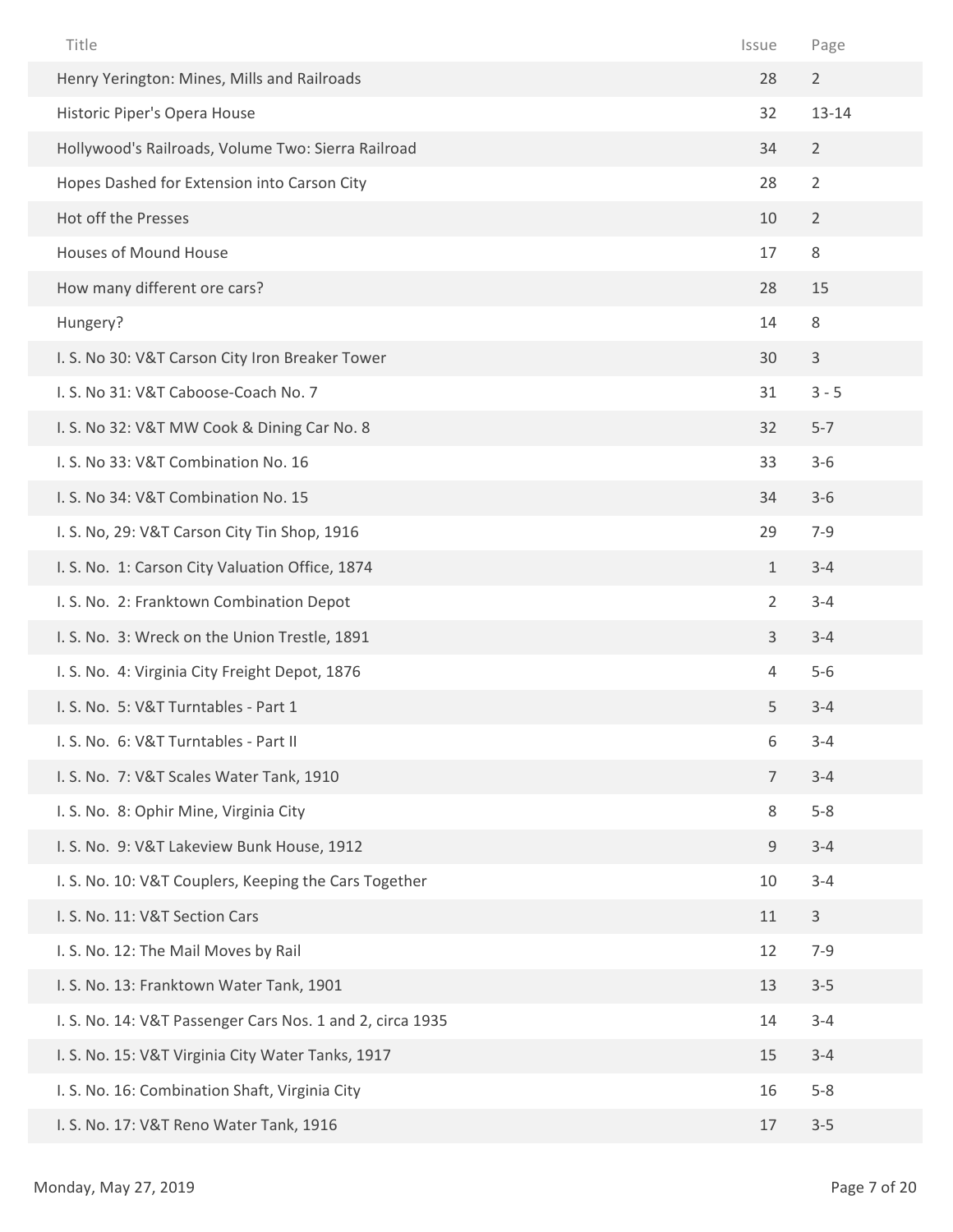| Title                                                          | Issue        | Page           |
|----------------------------------------------------------------|--------------|----------------|
| I. S. No. 18: V&T Carson City Water Tank, 1916                 | 18           | $3 - 4$        |
| I. S. No. 19; Washoe Canyon Trestle No. 17-7,1917              | 19           | $3 - 4$        |
| I. S. No. 20: V&T Passenger-Smoker-Baggage No. 20              | 20           | $5 - 7$        |
| I. S. No. 21: V&T Express & Mail No. 20/21                     | 21           | $3 - 5$        |
| I. S. No. 22: V&T Washoe Canyon Trestle No. 17-E, 1917         | 22           | $3 - 4$        |
| I. S. No. 23: V&T Third Series Flat Cars Nos. 1-8              | 23           | $3 - 4$        |
| I. S. No. 24: V&T MW Water Car No. 2                           | 24           | $5-6$          |
| I. S. No. 25: V&T Carson City Paint Shop, 1917                 | 25           | $3 - 5$        |
| I. S. No. 26: V&T Virginia City Car Shop, 1869                 | 26           | $3 - 4$        |
| I. S. No. 27: V&T Virginia Car Shop, 1874                      | 27           | $3 - 4$        |
| I. S. No. 28: V&T Carson City Oil House, 1916                  | 28           | $5 - 7$        |
| I. S. No. 35: V&T Stewart Passenger Shelter, M. P. 3.9         | 35           | $3 - 4$        |
| I. S. No. 36: V&T Mound House Freight Depot                    | 36           | $7 - 10$       |
| I. S. No. 37: ICC Valuation Survey                             | 37           | $3 - 5$        |
| I. S. No. 38: V&T Minden Depot, MP 15.2                        | 38           | $3 - 7$        |
| In Other News                                                  | 17           | $\overline{2}$ |
| In Society News                                                | 28           | $\overline{2}$ |
| In the News                                                    | 15           | $\overline{2}$ |
| In the News                                                    | 27           | $\overline{2}$ |
| In V&T Historical Society News                                 | 25           | $\overline{2}$ |
| Included with This Newsletter                                  | 12           | $\overline{2}$ |
| Information for Reconstruction of Scales Water Tank            | 5            | $\overline{2}$ |
| Inside the V&T Kimball Coaches                                 | $\mathbf{1}$ | 5              |
| Inventive V&T Track work                                       | 38           | 15             |
| Iron Breaker Tower                                             | 30           | $\overline{4}$ |
| Is it V&T Railroad or V&T Railway?                             | $\mathbf{1}$ | $\overline{2}$ |
| Isaac E. James                                                 | 38           | 15             |
| Joint Conference V&THS & SP NGHS                               | 31           | $\overline{2}$ |
| Kent Kristiansson Captures the Third Annual History Conference | 12           | 3              |
| Kent Kristiansson's 2016 History Conference Highlights         | 28           | $3 - 4$        |
| Knowing When V&T Cars Where Resided                            | 29           | 10             |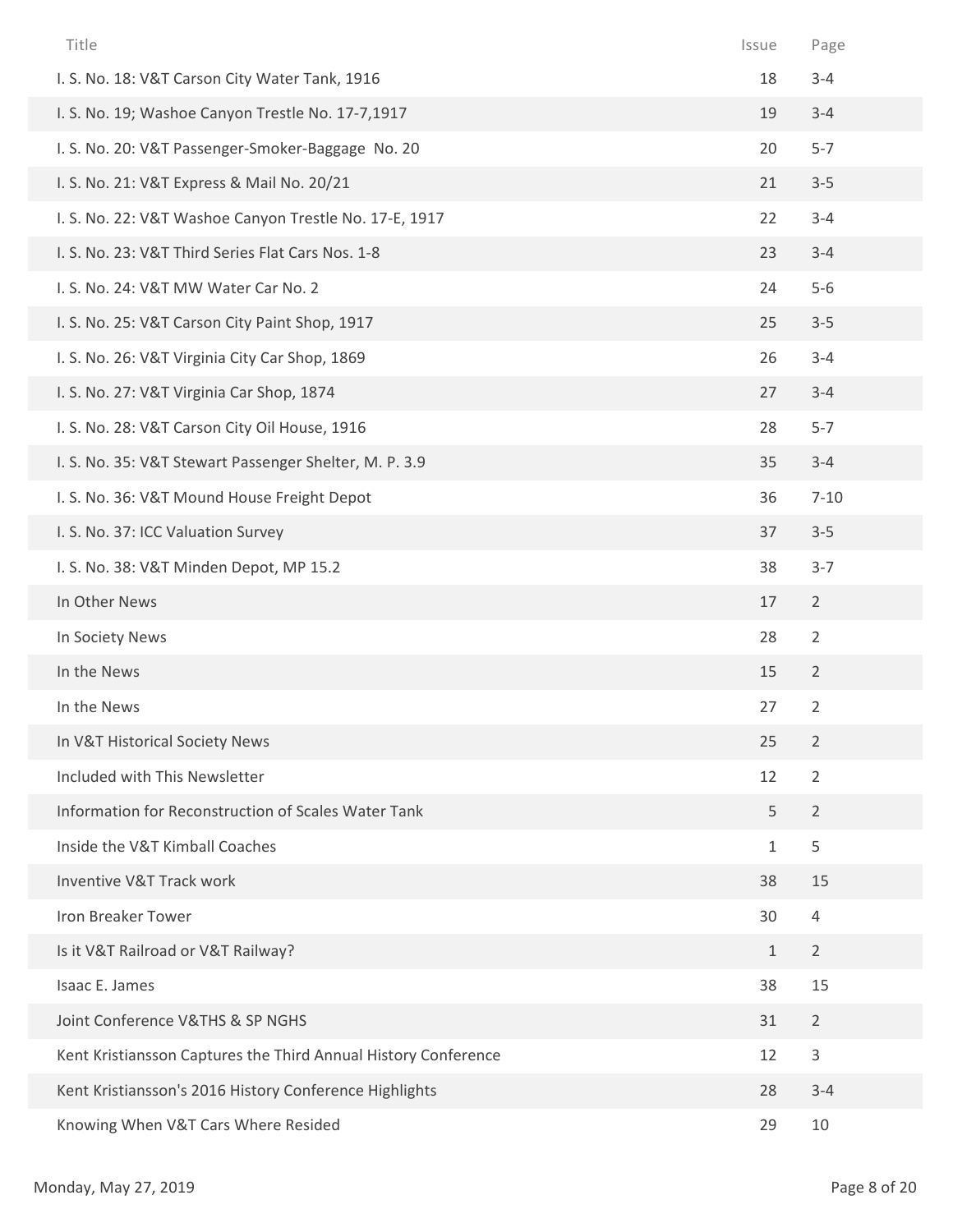| Title                                                                                | Issue          | Page           |
|--------------------------------------------------------------------------------------|----------------|----------------|
| Lakeview Section Hand Car House                                                      | 11             | $\overline{4}$ |
| Larry Jensen's Hollywood's Railroads Vol 1 Virginia & Truckee                        | 23             | 12             |
| Late for School on the Morning Mound House-Carson City Train                         | 19             | 6              |
| Lawyers And Legal Issues for the V&T: Significant Legal Issues from the Comstock Era | 35             | $5-6$          |
| Lawyers And Legal Issues for the V&T: Stephen J. Field                               | 38             | $9 - 10$       |
| Lawyers And Legal Issues for the V&T: The Importance of the Law to the V&T           | 36             | $5-6$          |
| Lawyers And Legal Issues for the V&T: William M. Stewart                             | 37             | $7 - 8$        |
| Lifetime Passes                                                                      | 33             | 15             |
| Lightning Express Rolls Again                                                        | 14             | 5              |
| Locomotive No. 27, cab replacement                                                   | 8              | 10             |
| Lucius Beebe Sets the Style: Welcome Aboard!                                         | 9              | $\mathbf{1}$   |
| Marginal Progress on V&T Extension                                                   | 12             | $\mathbf{1}$   |
| Mark Twain Bookstore Closes                                                          | 15             | $\overline{2}$ |
| Marker Lamp brackets                                                                 | 23             | 9              |
| <b>Master Car Painter's Records</b>                                                  | 26             | 11             |
| McCloud No. 25 bid by Nevada Commission for Reconstruction of the V&T                | 6              | $\overline{2}$ |
| McCloud River No. 18                                                                 | $\mathbf{1}$   | $\overline{2}$ |
| McKeen Car Makes the Cut                                                             | $\mathsf 9$    | $\overline{2}$ |
| McKeen Car moved to Douglas County                                                   | 21             | 12             |
| <b>Member Presentations</b>                                                          | 17             | $\overline{2}$ |
| Merrimac Mill                                                                        | $\overline{4}$ | $1 - 2$        |
| Merrimac Mill, Carson River, Mile Post 36.6                                          | 24             | $7 - 10$       |
| Mexican Mill, Carson River, Mile Post 34                                             | 21             | $6 - 9$        |
| Minden Branch rails                                                                  | 21             | 12             |
| Minden Freight Depot                                                                 | 38             | $6 - 7$        |
| Mineral Brown Paint Samples                                                          | 28             | 15             |
| Miners' Union Hall, Gold Hill, Nevada                                                | 10             | $7 - 8$        |
| Miners' Union Hall, Main Street, Gold Hill, Nevada                                   | 10             | 8              |
| <b>Mixed Bag</b>                                                                     | 16             | $\overline{2}$ |
| Modeling Gold Hill circa 1873-1877 in West Virginia                                  | 23             | 11             |
| Modeling the V&T's Carson City Oil House                                             | $\overline{7}$ | 5              |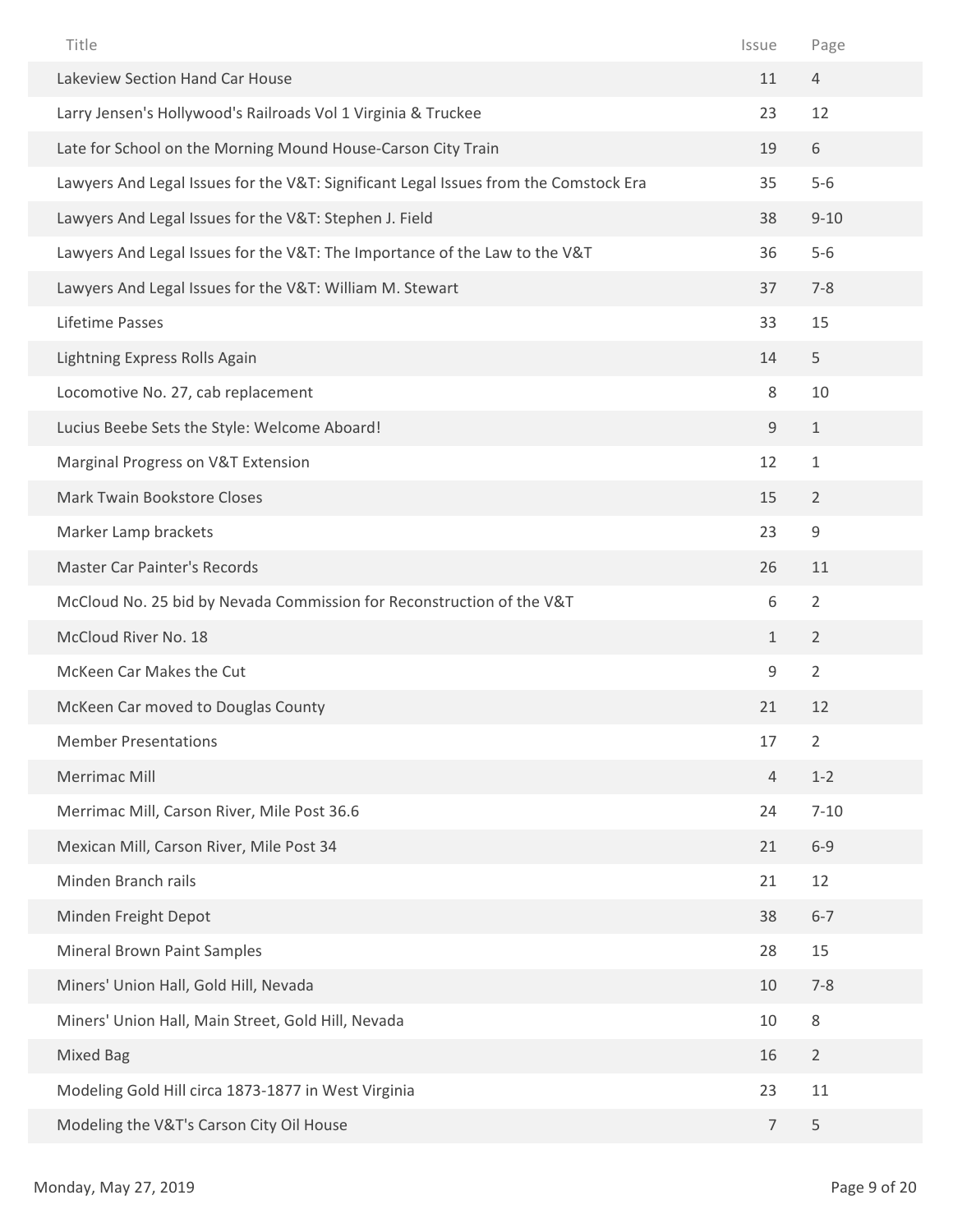| Title                                                | Issue          | Page           |
|------------------------------------------------------|----------------|----------------|
| Modeling the V&T's Carson City Oil Tank              | 8              | 12             |
| More About Car Handling on the V&T                   | 33             | 14             |
| More on Shays on the V&T                             | $\overline{2}$ | $1\,$          |
| <b>More Questions</b>                                | 3              | 5              |
| More V&T Websites You Can Use                        | 3              | $\mathbf{1}$   |
| Morgan Mill, Carson River, Mile Post 34.7            | 22             | $5-8$          |
| Mound House Depot                                    | 36             | 15             |
| Mound House Freight Depot                            | 36             | $8 - 9$        |
| Mound House roof suports                             | 36             | 15             |
| Mound House Windmill, The                            | 29             | 6              |
| Moving Buildings by Rail on the V&T                  | 7              | $\overline{7}$ |
| My Interest In the V&T: How It All Got Started       | 27             | 12             |
| Nevada Commission for Reconstruction of the V&T      | 20             | $\overline{2}$ |
| Nevada State Museum's 75th Anniversary               | 28             | $\overline{2}$ |
| Nevada State Railroad Museum                         | 19             | $\overline{2}$ |
| Nevada State Railroad Museum News                    | 10             | $\mathbf{1}$   |
| Nevada State Route 342                               | 23             | $\overline{2}$ |
| Nevada State Seal                                    | 17             | $\overline{7}$ |
| New Arcadia Publishing Book                          | 15             | $\overline{2}$ |
| New At Nevada State Railroad Museum                  | 38             | $\overline{2}$ |
| New Exhibits at the Nevada State Railroad Museum!    | $\overline{7}$ | $\mathbf{1}$   |
| New Highway Art in Carson City                       | 13             | $\mathbf{1}$   |
| New in Print                                         | 13             | $\overline{2}$ |
| New in Print                                         | 17             | $\overline{2}$ |
| New in Print                                         | 27             | $\overline{2}$ |
| New in Print, 2017 Calendar                          | 32             | $\overline{2}$ |
| New Member Gordon Crowell Writes                     | 35             | $\overline{2}$ |
| New NSRM Exhibit of the Gibson-Richardson V&T Models | 35             | 16             |
| New on the V&TRR                                     | 14             | $\overline{2}$ |
| New Published Works in Progress                      | $8\,$          | $\overline{2}$ |
| New Society Exhibit Panels in V&T 13                 | 12             | $\overline{2}$ |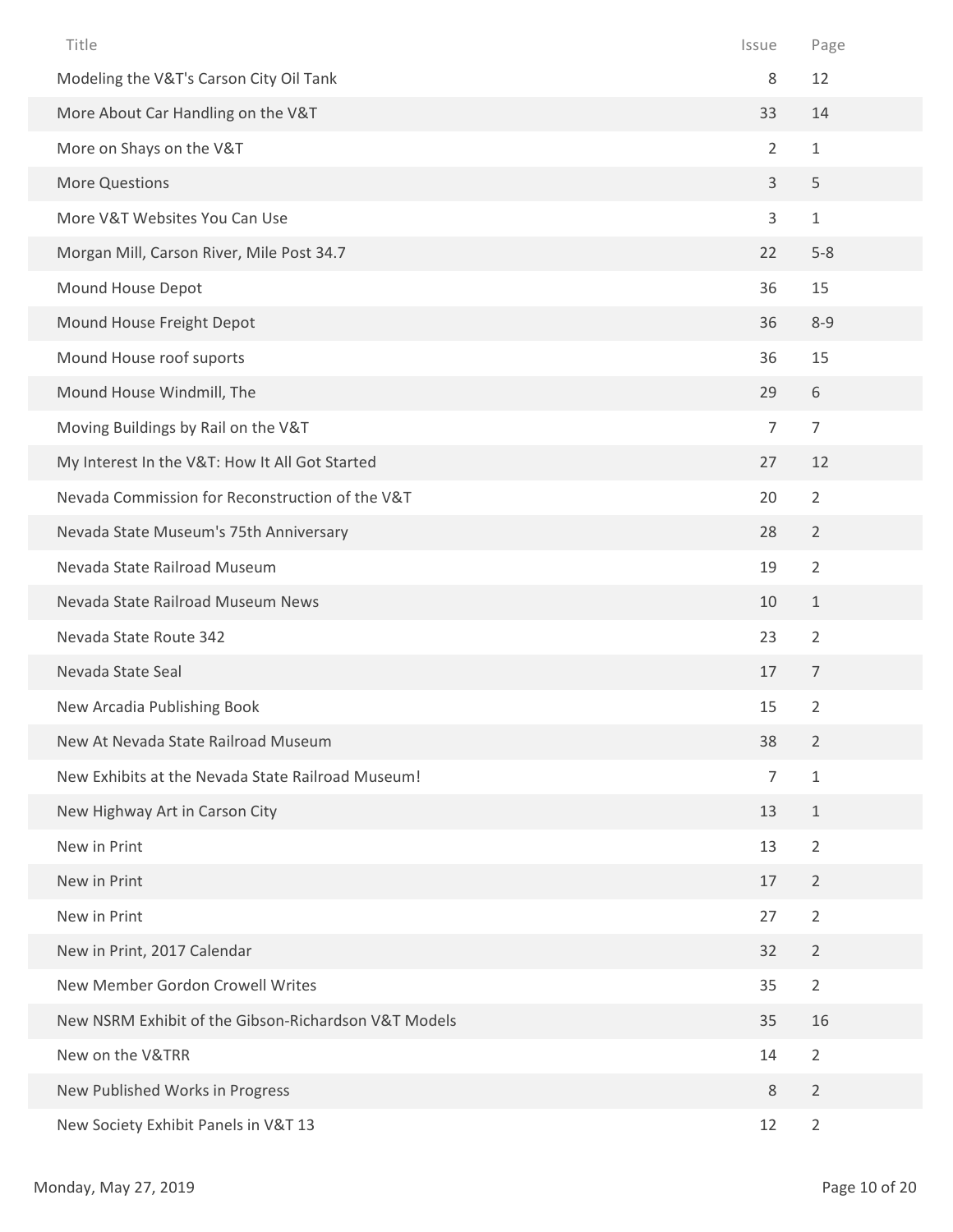| Title                                                   | Issue          | Page           |
|---------------------------------------------------------|----------------|----------------|
| New Society publication                                 | 19             | $\overline{2}$ |
| New V&T Calendar                                        | 33             | $\overline{2}$ |
| News of the Society                                     | 30             | $\overline{2}$ |
| News of the Society                                     | 32             | $\overline{2}$ |
| News of the Society                                     | 33             | $\overline{2}$ |
| News of the Society                                     | 37             | $\overline{2}$ |
| News of the V&TRR                                       | 31             | $\overline{2}$ |
| Newsletter No. 7 We Got Mail: Q's & A's                 | 8              | 10             |
| Next Project at NSRM                                    | $1\,$          | $\overline{2}$ |
| No. 1 Lyon                                              | $\mathbf{1}$   | $\overline{2}$ |
| No. 3 Coach                                             | $\mathbf{1}$   | 5              |
| No. 4 Coach                                             | $\mathbf{1}$   | 5              |
| No. 4 Virginia                                          | $\mathsf{3}$   | 5              |
| No. 9 Caboose-Coach                                     | 3              | 6              |
| No. 10 Caboose-Coach                                    | $\overline{4}$ | $\overline{7}$ |
| No. 19 Truckee                                          | $\overline{4}$ | $\,8\,$        |
| No. 22 Inyo                                             | $\overline{2}$ | $\overline{2}$ |
| No. 22 Inyo                                             | 3              | $\overline{2}$ |
| No. 23 Mail & Baggage                                   | 4              | 8              |
| No. 29 Robert C. Gray                                   | $\overline{2}$ | $\overline{2}$ |
| No. 29 Robert C. Gray                                   | $\mathsf{3}$   | $\overline{2}$ |
| No. 9 I. E. Jones - on NWP                              | 28             | $\overline{7}$ |
| NSRM 2011 Symposium Dates                               | 6              | $\overline{2}$ |
| NSRM Continues Work on Stabilizing the V&T's Oldest Car | 29             | $\mathbf 1$    |
| <b>NSRM Director</b>                                    | 25             | $\overline{2}$ |
| NSRM Restoring Flat Car Built by V&T                    | 23             | $1 - 2$        |
| NSRM's Nevada 150th Railfair, July 4-6                  | 19             | $\mathbf{1}$   |
| Oil Cloth Ceilings                                      | 33             | 15             |
| Old Friends Reunite                                     | 26             | $1\,$          |
| Old West Film Locale in Virginia City?                  | 13             | $\overline{2}$ |
| On the Revived V&TRR                                    | 29             | $\overline{2}$ |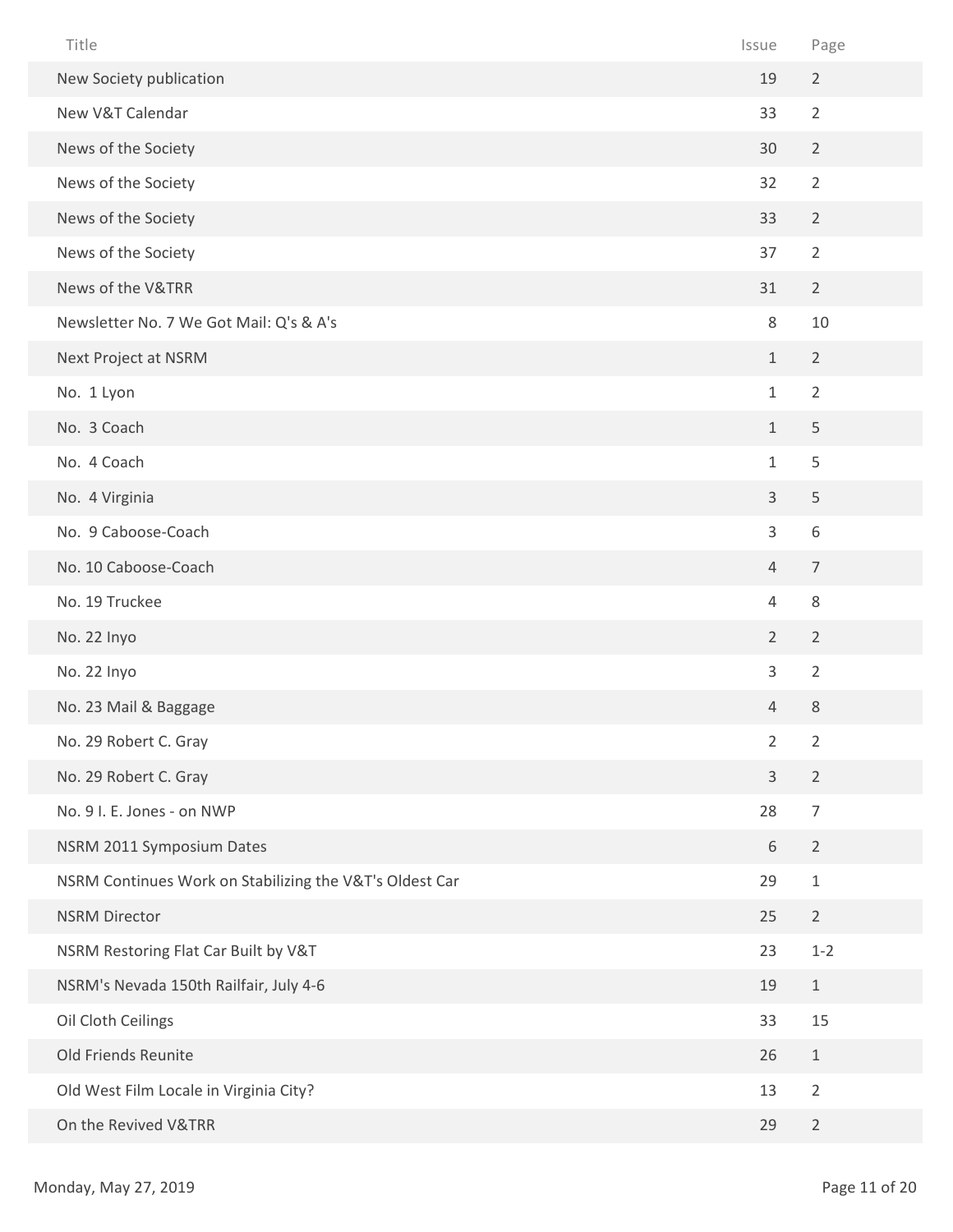| Title                                                          | Issue          | Page           |
|----------------------------------------------------------------|----------------|----------------|
| One More Right-of-Way Encroachment                             | 26             | $\mathbf{1}$   |
| Only One Chance to See Coach No. 19                            | 27             | 1 & 12         |
| <b>Our Members Write</b>                                       | 5              | $\overline{2}$ |
| <b>Our Members Write</b>                                       | 9              | $\overline{2}$ |
| Overheard on the Wires                                         | $\mathbf{1}$   | $\overline{2}$ |
| Overheard on the Wires                                         | $\overline{2}$ | $\overline{2}$ |
| Overheard on the Wires                                         | 5              | $\overline{2}$ |
| Overheard on the Wires                                         | 6              | $\overline{2}$ |
| Overheard on the Wires                                         | $\overline{7}$ | $\overline{2}$ |
| Overheard on the Wires                                         | 10             | $\overline{2}$ |
| Overheard on the Wires                                         | 30             | $\overline{2}$ |
| Overman Track Rebuilt                                          | 18             | $\mathbf{1}$   |
| Pacific Coast Region, NMRA Convension                          | $\overline{2}$ | $\overline{2}$ |
| Pacific Wood, Lumber & Flume Company, Huffakers, Mile Post 6.6 | 10             | $5-6$          |
| Pages from the Past                                            | 37             | 15             |
| Pages from the Past, from the Virginia Evening Chronicle       | 32             | $\,8\,$        |
| Pages from the Past: 140 Years Ago in Virginia City            | 22             | 10             |
| Pages from the Past: 40 Years Ago Yerington Started            | 38             | 8              |
| Pages from the Past: Eureka Mill Railroad                      | 16             | 4              |
| Pages from the Past: Silver City Trestlework                   | 18             | 6              |
| Pages from the Past: The Carson City Turntable                 | 19             | $\overline{7}$ |
| Painting V&T Passenger Cars                                    | 25             | 6              |
| Passenger-Smoker-Baggage No. 20                                | 20             | $\overline{7}$ |
| Photo Gallery: Locomotive No. 27 - 100 Years Old               | 15             | $\,8\,$        |
| Photo of Mail & Baggage No. 2                                  | 8              | 10             |
| Photos of Caboose-Coach No. 7 and 8                            | 25             | 11             |
| Photos of V&T unloading the U.S. Mail                          | 14             | $\overline{7}$ |
| Picnics: The Pause that Refreashes                             | 35             | $7 - 8$        |
| Plaques and Monuments of Gold Hill's Glory                     | 38             | $13 - 14$      |
| Poling Poles from the V&T                                      | 28             | 15             |
| Preliminary Work Underway to Re-Open the "E" Street Tunnel     | $\overline{2}$ | 5              |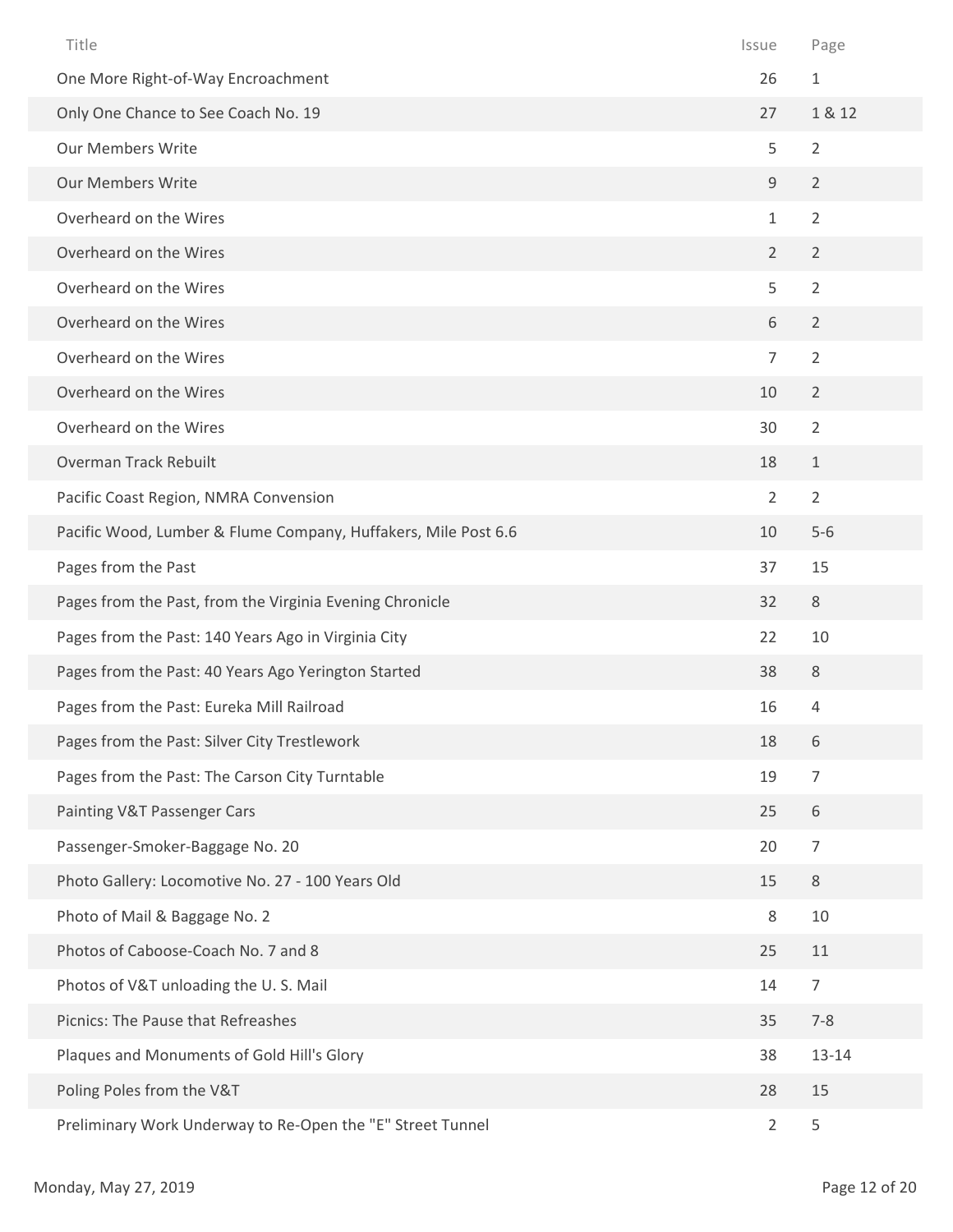| Title                                                         | Issue          | Page           |
|---------------------------------------------------------------|----------------|----------------|
| Progress Continues on Restortion                              | 26             | $\mathbf{1}$   |
| Publication No. 1: V&T Gasoline Motor Cars                    | 6              | 8              |
| Publication No. 2: Gold Hill Depot                            | 8              | $\mathbf{1}$   |
| Publication No. 3: V&T Wooden Box Cars                        | 8              | $\overline{2}$ |
| Publication No. 3: V&T Wooden Box Cars                        | 10             | $\overline{2}$ |
| Publication No. 4: V&T Depots in Virginia City                | 11             | $\overline{2}$ |
| Publication No. 4: V&T Depots in Virginia City                | 15             | $\overline{2}$ |
| Publication No. 5: Carson & Colorado Equipment Roster         | 14             | $\overline{2}$ |
| Purchase of Carson & Colorado Negotiations                    | 27             | 6              |
| Question and Answers: Stack Talk                              | 14             | 5              |
| Rebuilding Tunnel No. 6                                       | $\overline{7}$ | $\mathbf{1}$   |
| Researching Closer: Debunking Some Myths                      | 6              | 5              |
| Restoration Continues on the Glenbrook                        | 21             | $\overline{2}$ |
| Restored V&T McKeen Car Makes Its Debut!                      | $\overline{2}$ | $\mathbf{1}$   |
| Revived V&TRR, The                                            | 32             | $\overline{2}$ |
| Richard C. Datin, Jr., 1929-2011                              | 5              | 8              |
| Right-of-Way Maps Available Online                            | 18             | $\overline{2}$ |
| Robert C. Gray: Longest Continuous Reader of Trains Magazine? | 36             | 16             |
| Roster on May 31, 1950                                        | 15             | $\overline{7}$ |
| Roy Graves Visits the Comstock                                | 34             | $10 - 11$      |
| Sandstone "Repurposed" from V&T Carson City Enginehouse       | 31             | $\mathbf{1}$   |
| Santiago Mill, Mile Post 38.4                                 | 26             | $7 - 10$       |
| Save the Dates                                                | $\mathbf{1}$   | 5              |
| Save the Dates                                                | 6              | $\overline{2}$ |
| Save the Dates                                                | 8              | $\overline{2}$ |
| Scales at Scales: A Minor V&T Mystery, The                    | 31             | $\overline{7}$ |
| Scales at Scales: A Minor V&T Mystery, The                    | 31             | $7 - 8$        |
| Scraping the V&T in 1950                                      | 35             | 12             |
| Second Annual V&T Historical Society History Conference       | 8              | $\mathbf{3}$   |
| Second V&T History Conference                                 | $\,8\,$        | $\overline{2}$ |
| Seminar, Symposium or Conference? Which is it?                | 7              | $\overline{2}$ |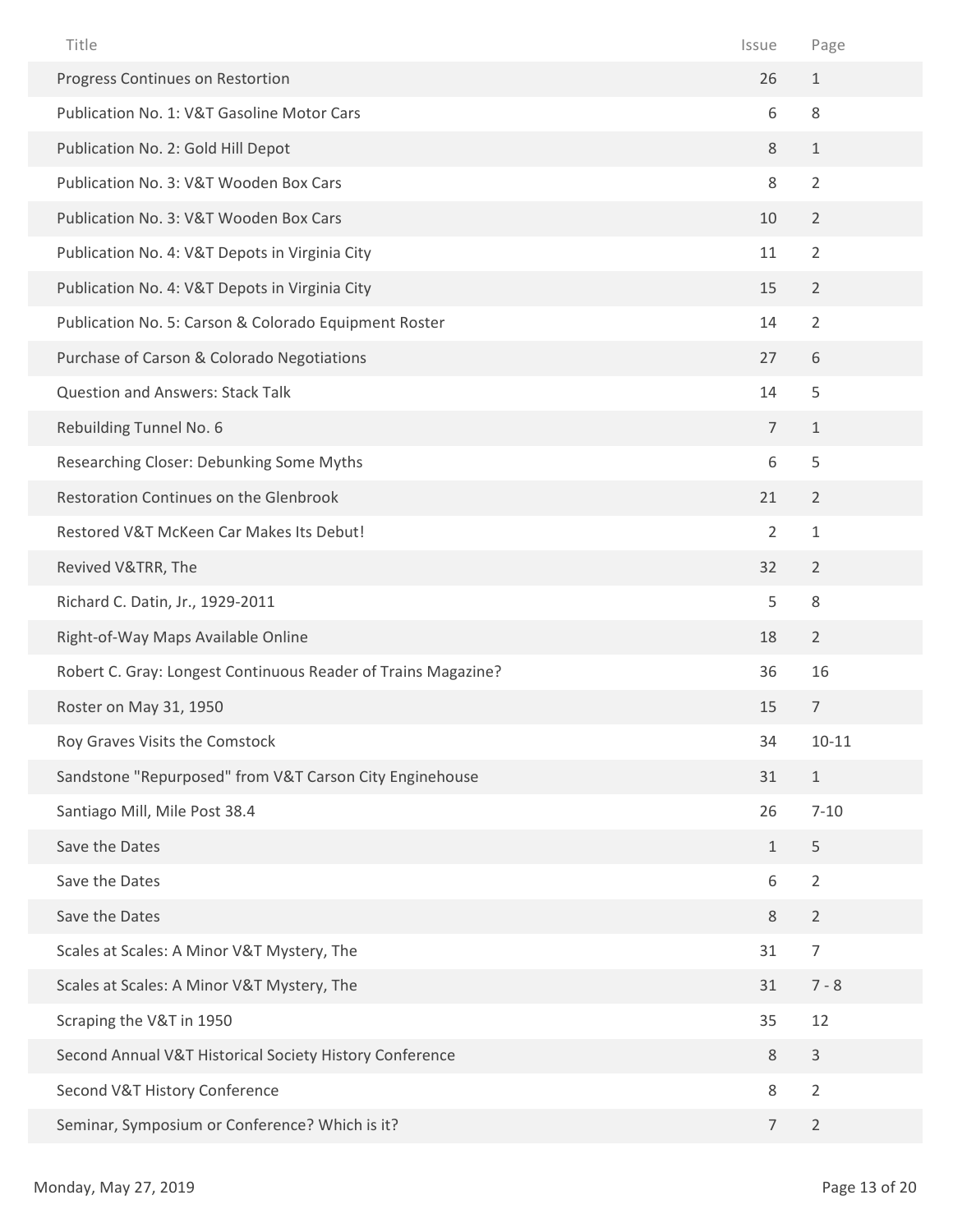| Title                                                           | Issue          | Page           |
|-----------------------------------------------------------------|----------------|----------------|
| Shays                                                           | $\mathbf{1}$   | $1 - 2$        |
| Shays                                                           | $\overline{2}$ | $\mathbf{1}$   |
| Shays on the V&T? You bet!                                      | $\mathbf{1}$   | $1 - 2$        |
| Short Line Enterprise Story Volume 1:1966-1976, The             | 34             | $\overline{2}$ |
| Short Line Enterprises Story Volume 2: 1977-1988, The           | 35             | $\overline{2}$ |
| Sierra Nevada Wood & Lumber Locomotives                         | 34             | $\mathsf g$    |
| Sixth Annual History Conference Highlights                      | 24             | 3              |
| Snow Fighting on the V&T - the Winter of 1916 and 1917          | 20             | $\overline{4}$ |
| Snowfighting on the V&T                                         | $\overline{4}$ | $\mathbf{1}$   |
| Society Moves to Carson City                                    | 12             | $\overline{2}$ |
| Sold Out 8th Annual V&T History Conference!                     | 32             | $3 - 4$        |
| Some Useful V&T Websites                                        | $\overline{2}$ | $\mathbf{1}$   |
| Stabilization of V&T Coach No. 17                               | 28             | $\overline{4}$ |
| Station Safe Returns to Gold Hill Depot                         | 11             | $\mathbf{1}$   |
| Stean Operated bell ringers on V&T                              | 25             | 11             |
| Stewart Depot, Presumably Ex-V&T  But Where Are They Now?       | 29             | 15             |
| <b>Stewart Passenger Shelter</b>                                | 35             | $\overline{4}$ |
| Storey County Budget Includes V&T Projects                      | 17             | $\mathbf{1}$   |
| Story County Buys Piper'sWeighs Eminent Domain on Freight Depot | 32             | $\mathbf 1$    |
| <b>Story County Sales Tax Vote</b>                              | $\overline{4}$ | $\overline{2}$ |
| <b>Sustaining Members</b>                                       | 32             | $\overline{2}$ |
| Switch Targets of Switch Stands                                 | 26             | 11             |
| Telegraph Copies to Other Institutions                          | 22             | $\overline{2}$ |
| Tender Frame on Second No. 25                                   | 25             | 11             |
| Tender Hooks?                                                   | 13             | 8              |
| The Carson River Mills: What Have We Learned So Far?            | 27             | $9 - 10$       |
| The Gold Coast on the V&T                                       | 9              | 8              |
| Third Annual V&T History Conference                             | 11             | $\overline{2}$ |
| Three-way switches on the V&T                                   | 23             | $\mathsf 9$    |
| Train Time at the Carson Passenger Depot                        | 24             | $\mathbf{1}$   |
| <b>Trestle Construction Equipment</b>                           | 20             | 11             |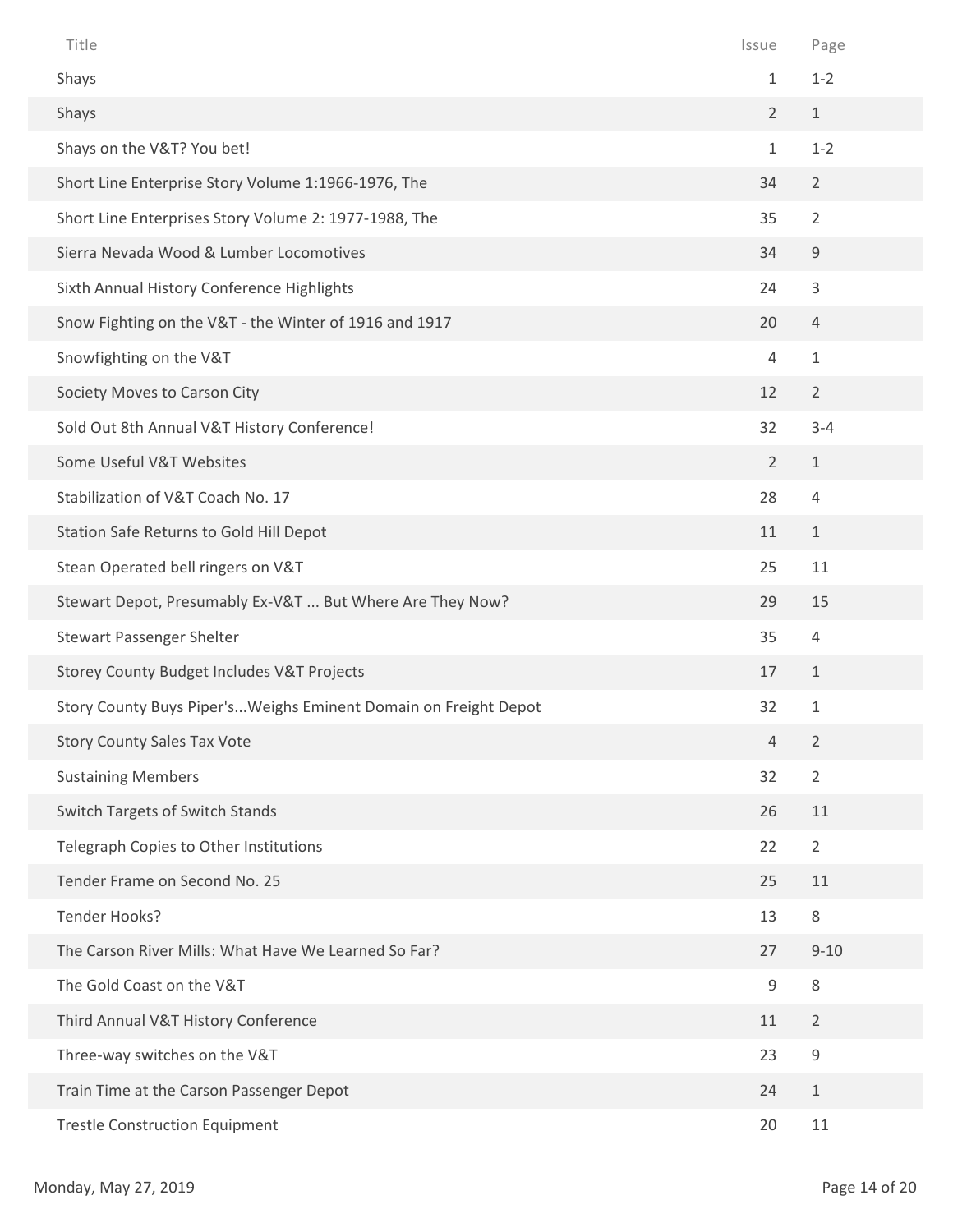| Title                                                       | Issue          | Page           |
|-------------------------------------------------------------|----------------|----------------|
| Two Different Mexican Mills Arial Tramways                  | 31             | 6              |
| Types of track joints in V&T track                          | 22             | 9              |
| U.S. Post Offices Located Along the V&T                     | 32             | 15             |
| Union Consolidated Mine, Virginia City                      | 30             | $7 - 10$       |
| Up, Up, and Away: Elevating Locomotives                     | 22             | 11             |
| Update on Couplers                                          | 11             | $\overline{2}$ |
| V&T 2019 Calendar                                           | 37             | $\overline{2}$ |
| V&T Ahead of Its Time                                       | 27             | $\overline{2}$ |
| V&T and Western Union Telegraph, The                        | 34             | $7 - 8$        |
| V&T Annual Passes: A Free Ticket Over the Road              | 27             | $7 - 8$        |
| V&T Annual Reports - Part 1                                 | 14             | 6              |
| V&T Annual Reports - Part 2                                 | 15             | 6              |
| V&T at the Movies: Hollywood's Railroad                     | 23             | 12             |
| V&T at the Movies: Last Train from Gun Hill                 | 18             | $\overline{7}$ |
| V&T at the Movies: McLintock!                               | 8              | $\mathsf g$    |
| V&T at the Movies: The Cheyenne Social Club                 | 22             | 12             |
| V&T at the Movies: The Wild Wild West                       | 12             | 10             |
| V&T at the Movies: Young Tom Edison                         | $\mathsf 9$    | 6              |
| V&T Box Cars: There's One More Car!                         | 26             | 12             |
| V&T Caboose-Coach No. 9                                     | 3              | 6              |
| V&T Caboose-Coach/Construction Sleeping Car No. 9           | 5              | $\overline{7}$ |
| V&T Caboose-Coach/Freight Caboose No. 9                     | 6              | 6              |
| V&T Caboose-Coach/Freight Caboose No. 9                     | 6              | $\overline{7}$ |
| V&T Caboose-Coaches Nos. 9 & 10                             | $\overline{4}$ | $\overline{7}$ |
| V&T Carson City Enginehouse Site                            | 25             | $\overline{2}$ |
| V&T Coach No. 17: From Promontory to Carson City, 150 Years | 36             | $\overline{2}$ |
| V&T Combination No. 15                                      | 34             | 6              |
| V&T Combination No. 16                                      | 33             | 6              |
| <b>V&amp;T Commission</b>                                   | 31             | $\mathbf{1}$   |
| V&T Conductor Judson J. "Jerry" Bray, 1889                  | 19             | 5              |
| <b>V&amp;T Daily Trains</b>                                 | 37             | $\overline{2}$ |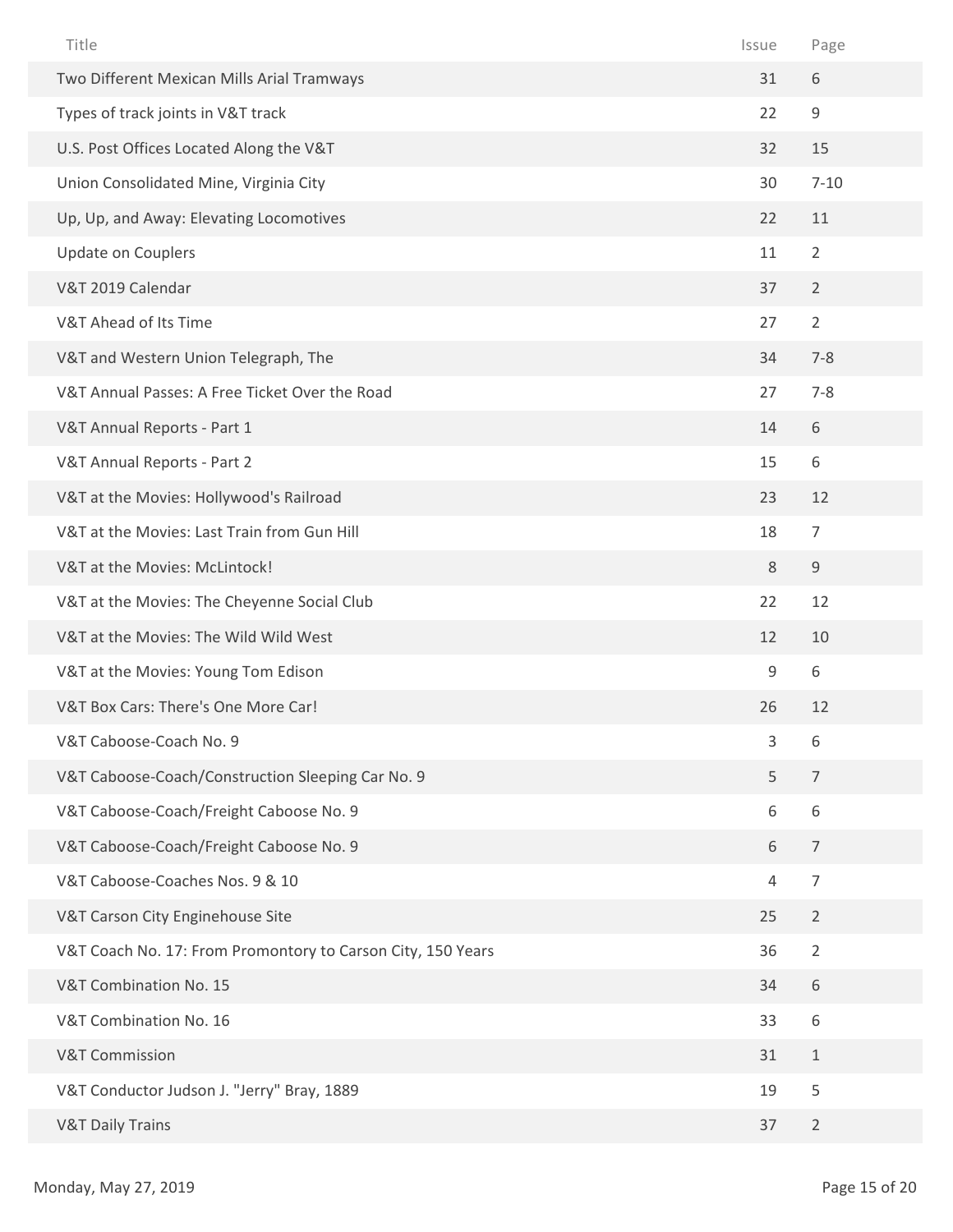| Title                                                         | Issue          | Page           |
|---------------------------------------------------------------|----------------|----------------|
| V&T Dayton: From Workhorse to Hollywood Queen                 | 24             | $\overline{2}$ |
| V&T Deltiology: Collecting and Studying V&T Postcards         | 32             | 16             |
| V&T Depot use in Virginia City                                | 5              | 6              |
| V&T Derrick MW No. 50 Kits                                    | 22             | $\overline{2}$ |
| V&T Engine Transfer Car                                       | 37             | $\overline{2}$ |
| V&T Express & Mail No. 20/21                                  | 21             | 5              |
| V&T Fares                                                     | 13             | $\,8\,$        |
| V&T Flat Car No. 54 Drawing                                   | 22             | $\mathsf 9$    |
| <b>V&amp;T Flat Cars</b>                                      | 38             | 15             |
| V&T Flat Cars at Mare Island Shipyard                         | 23             | $\overline{2}$ |
| V&T Gains Use of Mail & Baggage Car No. 13                    | 11             | $\overline{2}$ |
| V&T General Purchasing & Supply Agents                        | 20             | $8 - 10$       |
| V&T General Superintendent Henry M. Yerington: A Family Album | 31             | $\overline{2}$ |
| V&T Gold Hill Depot Lease                                     | 15             | $\overline{2}$ |
| V&T Gold Hill Hose House, 1917                                | 24             | 11             |
| V&T Gold Hill Out House                                       | 8              | 11             |
| V&T Historical Society 1st Annual History Conference          | $\overline{4}$ | 3              |
| <b>V&amp;T Historical Society News</b>                        | 24             | $\overline{2}$ |
| V&T History Conference                                        | 36             | $\overline{2}$ |
| V&T J. W. Bowker Stamp                                        | 35             | $\mathbf{1}$   |
| V&T Lakeview Bunk House, 1912                                 | 9              | $\overline{4}$ |
| V&T Locomotive No. 14 Esmeralda photographs?                  | 9              | $\overline{7}$ |
| V&T Locomotive No. 27, Cab Source                             | $\overline{7}$ | $\overline{7}$ |
| V&T Locomotives Dayton and No. 27 Change Places               | 34             | 1 & 12         |
| V&T Locomotives with More than One Name                       | 20             | 11             |
| V&T Long Siding, Mile Post 1.0                                | 13             | $6 - 7$        |
| V&T Lyon Replica Over 80% Done!                               | 6              | $\,8\,$        |
| V&T Maintenance of Way Water Car No. 2                        | 16             | $9 - 11$       |
| V&T Maintenance of Way Wood Rack Car Second No. 56            | $\mathbf{1}$   | 6              |
| V&T McKeen Motor Car No. 22                                   | 12             | $\overline{2}$ |
| <b>V&amp;T Modeling Challenges</b>                            | $11\,$         | 8              |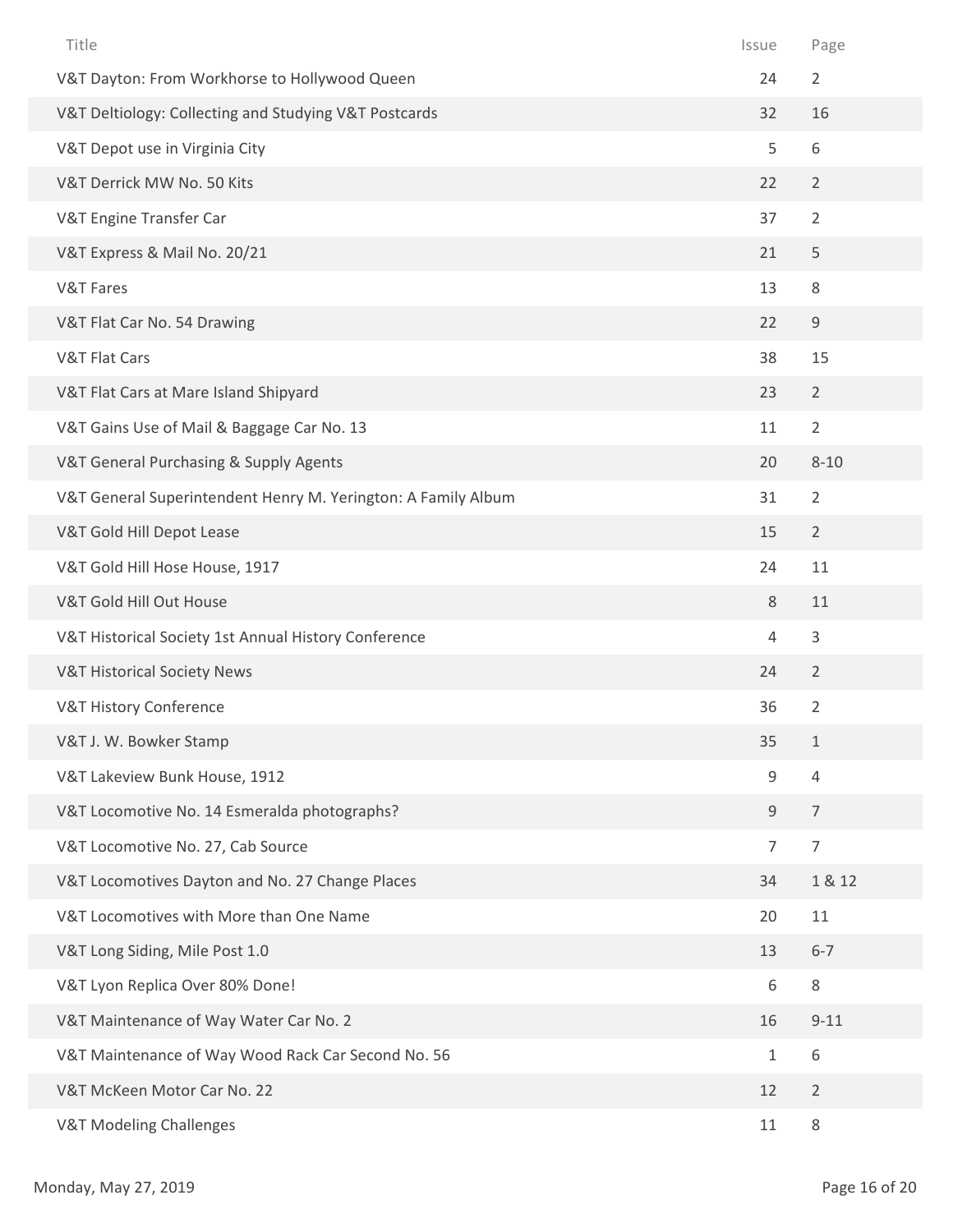| Title                                                  | Issue          | Page           |
|--------------------------------------------------------|----------------|----------------|
| <b>V&amp;T Modeling Challenges</b>                     | 19             | $\,8\,$        |
| V&T Models in the Works                                | 18             | $\overline{2}$ |
| V&T Motor Car No. 99 Bell Source                       | 24             | 4              |
| V&T Mound House Passenger Depot                        | 9              | 8              |
| V&T MW Cook & Dining Car No. 8                         | 32             | $\overline{7}$ |
| V&T MW No. 53: A Work in Progress at NSRM, Carson City | 24             | 12             |
| V&T MW Water Car No. 2                                 | 16             | 11             |
| V&T No. 20 in Southern California                      | 11             | $1\,$          |
| V&T No. 26's Final Year, Out in a Blaze of Glory       | $\,8\,$        | $\mathbf{1}$   |
| V&T Passes: Part 2                                     | 28             | 10             |
| <b>V&amp;T Payroll</b>                                 | 8              | 10             |
| <b>V&amp;T Photo Gallery</b>                           | 25             | 12             |
| <b>V&amp;T Photo Gallery</b>                           | 32             | 12             |
| V&T Photo Gallery ICC Valuation survey                 | 37             | 5              |
| V&T Photo Gallery Submitted by our Readers             | 12             | 12             |
| V&T Photo Gallery: Arthur Rothstein                    | 35             | $9 - 10$       |
| V&T Photo Gallery: David J. Welch                      | 30             | 11             |
| V&T Photo Gallery: John Debo Galloway                  | 27             | 11             |
| V&T Photo Gallery: Snapshots from Heather Clark        | 26             | 6              |
| V&T Photo Gallery: Wyman Evans, 1916                   | 28             | $8 - 9$        |
| V&T Photos Gallery: Kenneth W. Yeo                     | 38             | $11 - 12$      |
| V&T Poling Pockets: How, Why, When and Where           | 11             | 5              |
| <b>V&amp;T Rail Laying Cars</b>                        | 5              | $\overline{2}$ |
| V&T Railroad's 39th season                             | 19             | $\overline{2}$ |
| V&T Railroad's New Season                              | 38             | $\overline{2}$ |
| <b>V&amp;T Rails to Trails</b>                         | 36             | $\overline{2}$ |
| <b>V&amp;T Reno Water Tank</b>                         | 17             | 5              |
| V&T Right-of-Way maps                                  | 19             | $\overline{2}$ |
| <b>V&amp;T Road Crossing Signs</b>                     | 17             | $\overline{7}$ |
| V&T RPO Clerk William "Alex" Wilson                    | 37             | $14 - 15$      |
| V&T Salt Car No. 31                                    | $\overline{2}$ | 6              |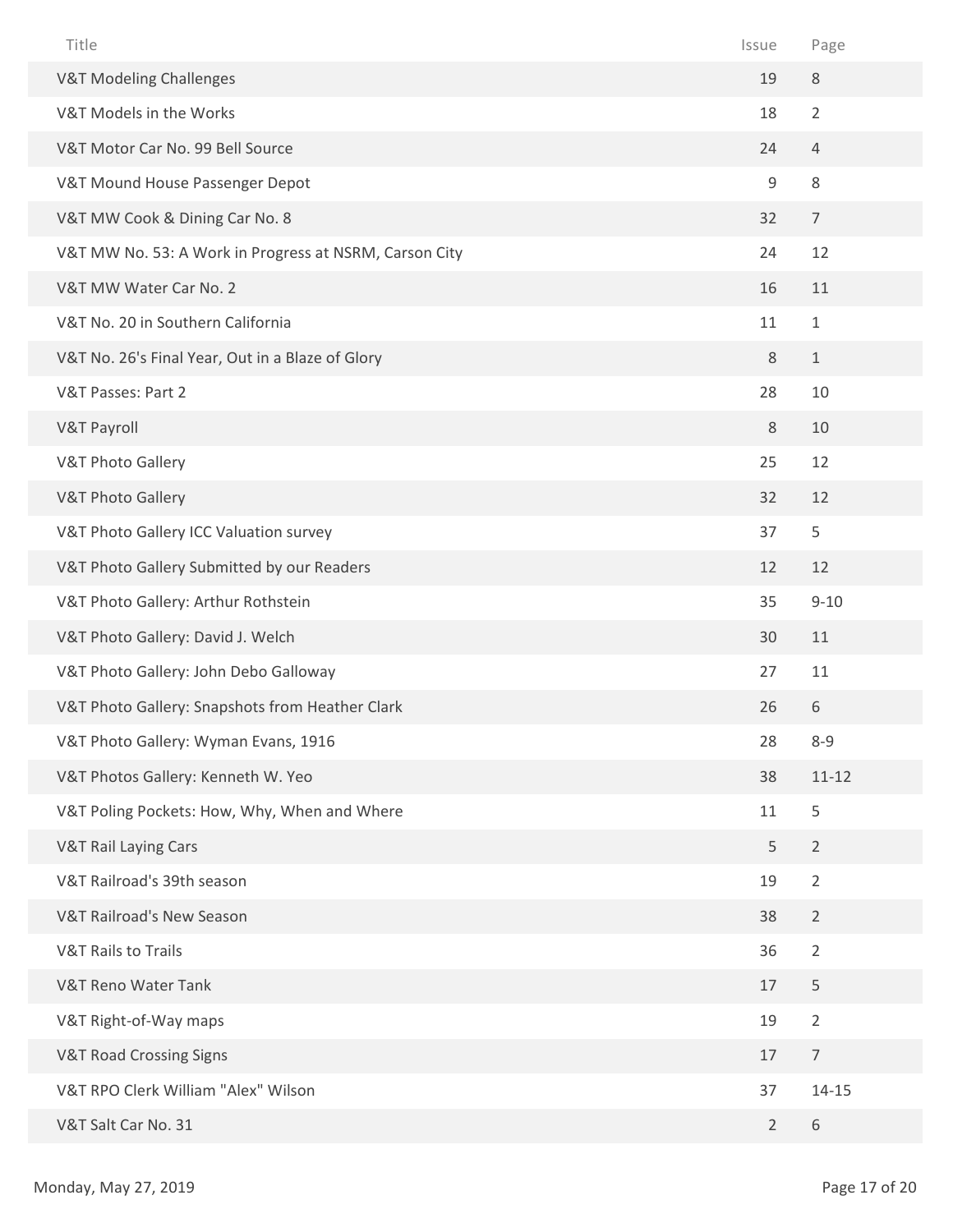| Title                                                      | Issue          | Page           |
|------------------------------------------------------------|----------------|----------------|
| V&T Scales Water Tank, 1910                                | $\overline{7}$ | $\overline{4}$ |
| <b>V&amp;T Scenes in Movies</b>                            | 14             | $\overline{7}$ |
| V&T Self-Promotion: Too Little Too Late                    | 5              | 8              |
| V&T Signs and Signage                                      | 23             | 10             |
| V&T Song/Music                                             | 35             | 12             |
| V&T Spear coal stoves                                      | 29             | 10             |
| V&T Spur Tracks and Sidings                                | 23             | $\overline{2}$ |
| <b>V&amp;T Station Art</b>                                 | 37             | 6              |
| V&T Station at Silver Switch                               | 17             | $\overline{7}$ |
| V&T Telegraph                                              | $\mathsf{3}$   | $\overline{2}$ |
| V&T Telegraph Expands to 12-Pages                          | 18             | $\overline{2}$ |
| V&T Telegraph Expands to 12-Pages                          | 20             | $\overline{2}$ |
| V&T Third Series Flat Cars Nos. 1-8                        | 15             | 5              |
| V&T Third Series Flat Cars Nos. 1-8                        | 23             | $\overline{4}$ |
| V&T Train Robbery February 20, 1894                        | 24             | $\overline{4}$ |
| V&T Trestles Today: Washoe Canyon After the Fire           | 12             | 11             |
| V&T Unscheduled train movements                            | 21             | 12             |
| V&T Use of Mine Tailings                                   | 29             | 10             |
| V&T Virginia City Car Shop, 1874                           | 27             | 5              |
| V&T Virginia City Depot                                    | $\mathsf 9$    | $\overline{7}$ |
| V&T Virginia City Freight Depot for Sale                   | 22             | $\overline{2}$ |
| V&T Virginia City Round House, What happened to            | 26             | 11             |
| V&T Washoe Canyon Trestle No. 17-E, 1917                   | 22             | $\overline{4}$ |
| V&T West Carson Enginehouse and Car Shed                   | 12             | $4 - 6$        |
| V&T Wooden Side-Dump Ore Cars: Where They Ran              | $\overline{4}$ | $1 - 2$        |
| <b>V&amp;TRR Acquires New Diesel Locomotive</b>            | 29             | $\mathbf{1}$   |
| V&TRR Acquires Original 1870 Virginia City Passenger Depot | 15             | $\mathbf{1}$   |
| V&TRR Begins 41st Operating Season                         | 25             | $\overline{2}$ |
| V&TRR Begins its 40th Operating Season!                    | 22             | $\overline{2}$ |
| V&TRR Candy Candy and Polar Express Trains                 | 36             | $\overline{2}$ |
| V&TRR Celebrates its 40th Year                             | 24             | $\overline{2}$ |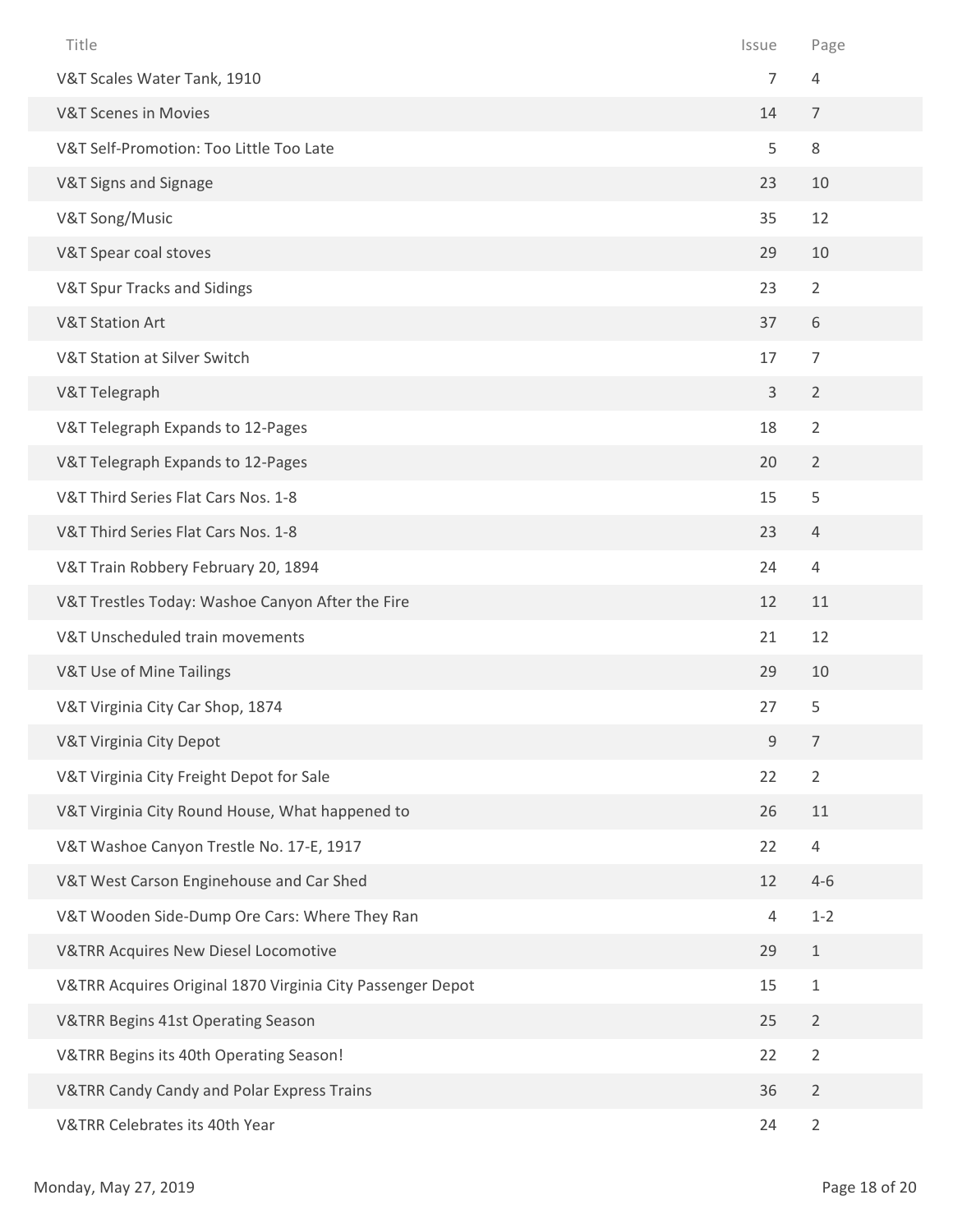| Title                                                           | Issue          | Page           |
|-----------------------------------------------------------------|----------------|----------------|
| <b>V&amp;TRR Historical Society Website</b>                     | 17             | $\overline{2}$ |
| <b>V&amp;TRR Historical Society Website</b>                     | 29             | $\overline{2}$ |
| V&TRR: Queen of the Short Lines                                 | 33             | $\overline{2}$ |
| <b>V&amp;TRRHS Fourth Anniversary</b>                           | 16             | $\overline{2}$ |
| V&TRRHS In Print - V&T Depots in Virginia City                  | 11             | $\overline{2}$ |
| <b>V&amp;TRRHS Website</b>                                      | 6              | $\mathbf{1}$   |
| V&T's 20-Year Mid-Day Layover at Minden: 1928-1950              | 23             | $\mathbf{1}$   |
| V&T's 40th year of operation                                    | 23             | $\overline{2}$ |
| V&T's Elusive Reno to Carson City Track Profile Circa 1875, The | 21             | $\mathbf{1}$   |
| V&T's new "E" Street Tunnel                                     | 5              | $\mathbf{1}$   |
| V&T's Portable Steam Engines                                    | 18             | 5              |
| Vanishing Vistas V&T postcards                                  | 28             | 15             |
| Virginia & Truckee Railroad: 150 Years Old and Still Steaming!  | 33             | $\mathbf{1}$   |
| Virginia City Car Shop, 1869                                    | 26             | 5              |
| Virginia City Water Tanks                                       | 15             | $\overline{4}$ |
| Virginia-Truckee Transit Company: Buses to the Rescue           | 33             | $11 - 13$      |
| Visionary Robert C. Gray Dies at 97: He made the V&T Happen     | 38             | 1, 16          |
| Vivian Mill, Carson River, Mile Post 38.0                       | 25             | $7 - 10$       |
| W. R. Chamberlain's Reno Depot Hotels                           | 33             | $7 - 9$        |
| W. R. Chamberlain's Reno Depot Hotels Part 1: 1868-1879         | 32             | $9 - 11$       |
| Washoe Canyon Trestle No. 17-7,1917                             | 19             | $\overline{4}$ |
| Water Both Cleaned and Cooled                                   | 30             | 12             |
| We Get Mail                                                     | 17             | $\overline{7}$ |
| We get Mail: Our Readers Write                                  | 14             | $\overline{7}$ |
| We Get Mail: Our Readers Write                                  | 15             | $\overline{7}$ |
| We Get Mail: Questions and Answers                              | $\mathsf 9$    | $\overline{7}$ |
| We Get Mail: Questions and Answers                              | 13             | 8              |
| We Get Questions                                                | $\overline{2}$ | $\overline{2}$ |
| We Get Questions                                                | 5              | 6              |
| We Get Questions                                                | $\overline{7}$ | $\overline{7}$ |
|                                                                 |                |                |